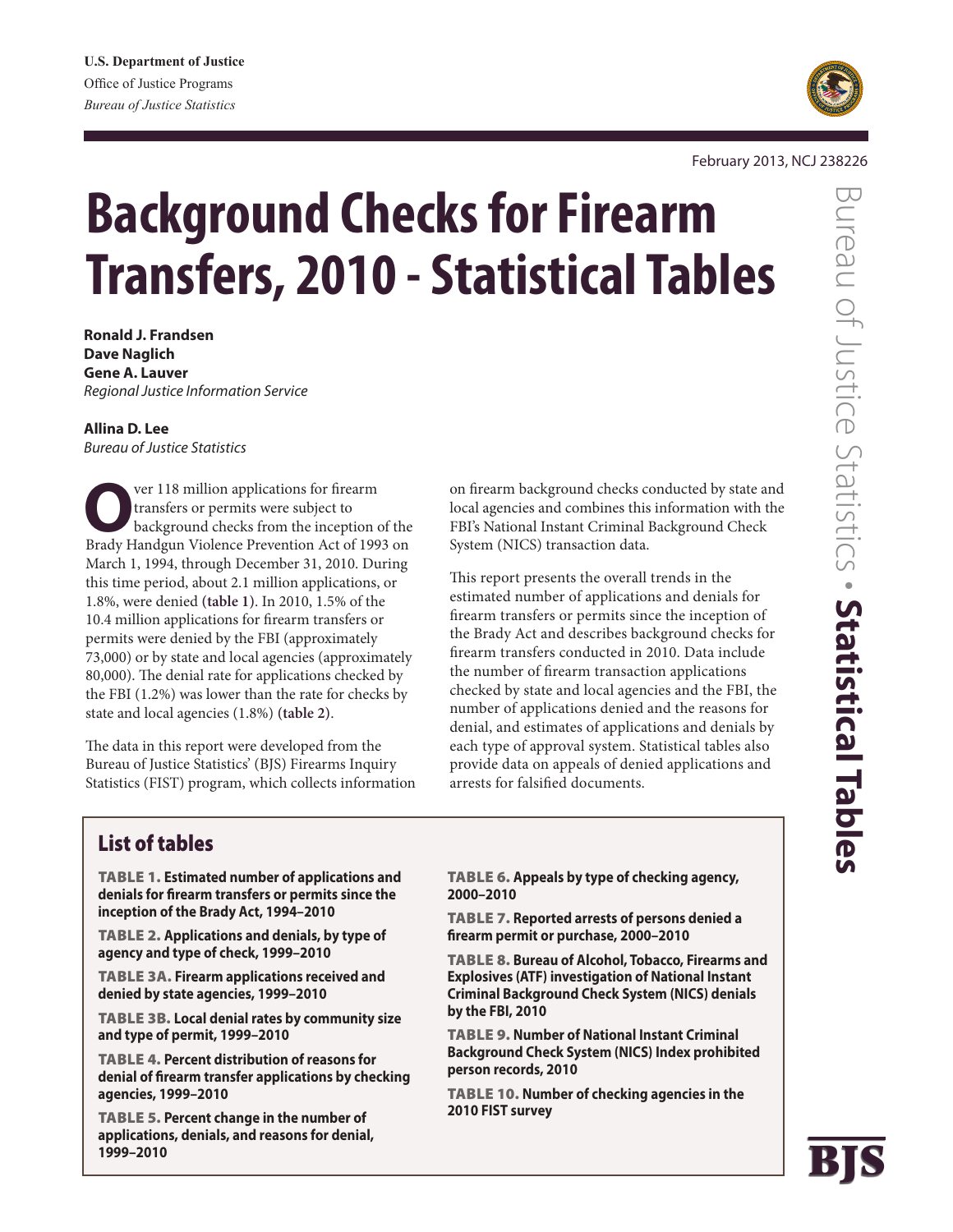### **Summary findings**

- Since the inception of the Brady Act, over 118 million applications for firearm transfers or permits were subject to background checks. About 2.1 million applications, or 1.8%, were denied.
- In 2010, 1.5% of the 10.4 million applications for firearm transfers or permits were denied by the FBI (approximately 73,000) or by state and local agencies (approximately 80,000).
- Among state agencies, denial rates for transfer checks or permits ranged from less than 1% to more than 4% in 2010 **(table 3a)**.
- Among local agencies, the denial rate was 2.5% for purchase permit checks and 1.3% for exempt carry permit checks **(table 3b)**.
- A felony conviction or indictment was the most common reason for the FBI (47%) to deny an application in 2010. A fugitive from justice charge was the second most common reason (19%) **(table 4)**.
- Among the 21 state agencies that reported reasons for denial, a felony conviction or indictment was the most common reason to deny an application in 2010 (31%). A state law prohibition (16%) was the second most common reason (excluding other prohibitions).
- Among all the agencies that reported reasons for denial in 2010, approximately 41% of applications were denied because of a felony conviction **(table 5)**.
- In 2010, nearly 37,000 denials (24%) were appealed. More than 12,000 appeals (34%) resulted in reversal of the denial **(table 6)**.
- According to the four state agencies and 19 local checking agencies that reported arrest data, 1,520 denied persons were arrested in 2010 due to an outstanding warrant or the submission of false information on an application **(table 7)**.
- Bureau of Alcohol, Tobacco, Firearms and Explosives (ATF) field offices investigated 4,732 NICS Index denials (6.2%) that were referred by the FBI in 2010 **(table 8)**.
- From January 1, 2010, to December 31, 2010, records of persons ineligible to possess a firearm due to a mental health commitment or adjudication increased 25% in the NICS Index; overall, the number of records in the Index increased 13% **(table 9)**.

#### **Background**

The Brady Handgun Violence Prevention Act of 1993 (Pub. L. No. 103-159, 107 Stat.1536 (1993), codified as amended at 18 U.S.C. § 921 et seq.) mandates a criminal history background check on any person who attempts to purchase a firearm from a Federal Firearms Licensee (FFL). The permanent provisions of the Brady Act established the NICS, which is accessed by the FBI or a state point of contact (POC) prior to transferring a firearm. The NICS is a system comprising data on persons who are prohibited from purchasing or possessing a firearm under the Brady Act or under state law.

The Brady Act prohibits the transfer of a firearm to a person who—

- is under indictment for, or has been convicted of, a crime punishable by imprisonment for more than 1 year
- is a fugitive from justice
- is an unlawful user of, or addicted to, a controlled substance
- has been adjudicated as a mental defective or committed to a mental institution
- is an illegal alien or has been admitted to the United States under a nonimmigrant visa
- was dishonorably discharged from the U.S. Armed Forces
- has renounced U.S. citizenship
- is subject to a court order restraining him or her from harassing, stalking, or threatening an intimate partner or child
- has been convicted of a misdemeanor crime of domestic violence
- is under age 18 for long guns or under age 21 for handguns.

An FFL contacts either the FBI or state POC to determine whether a prospective purchaser is prohibited from receiving a firearm. The FBI conducts all NICS checks for 29 states. POC agencies, which may be statewide or local, conduct all NICS checks for 13 other states. In the remaining 8 states, POC agencies conduct NICS checks on handgun transfer applicants and the FBI conducts checks on long gun transfer applicants. Several states require an additional background check, usually by a local agency that does not access the NICS but uses only state records. State laws may require a check on a permit applicant or a person who seeks to receive a firearm from an unlicensed seller.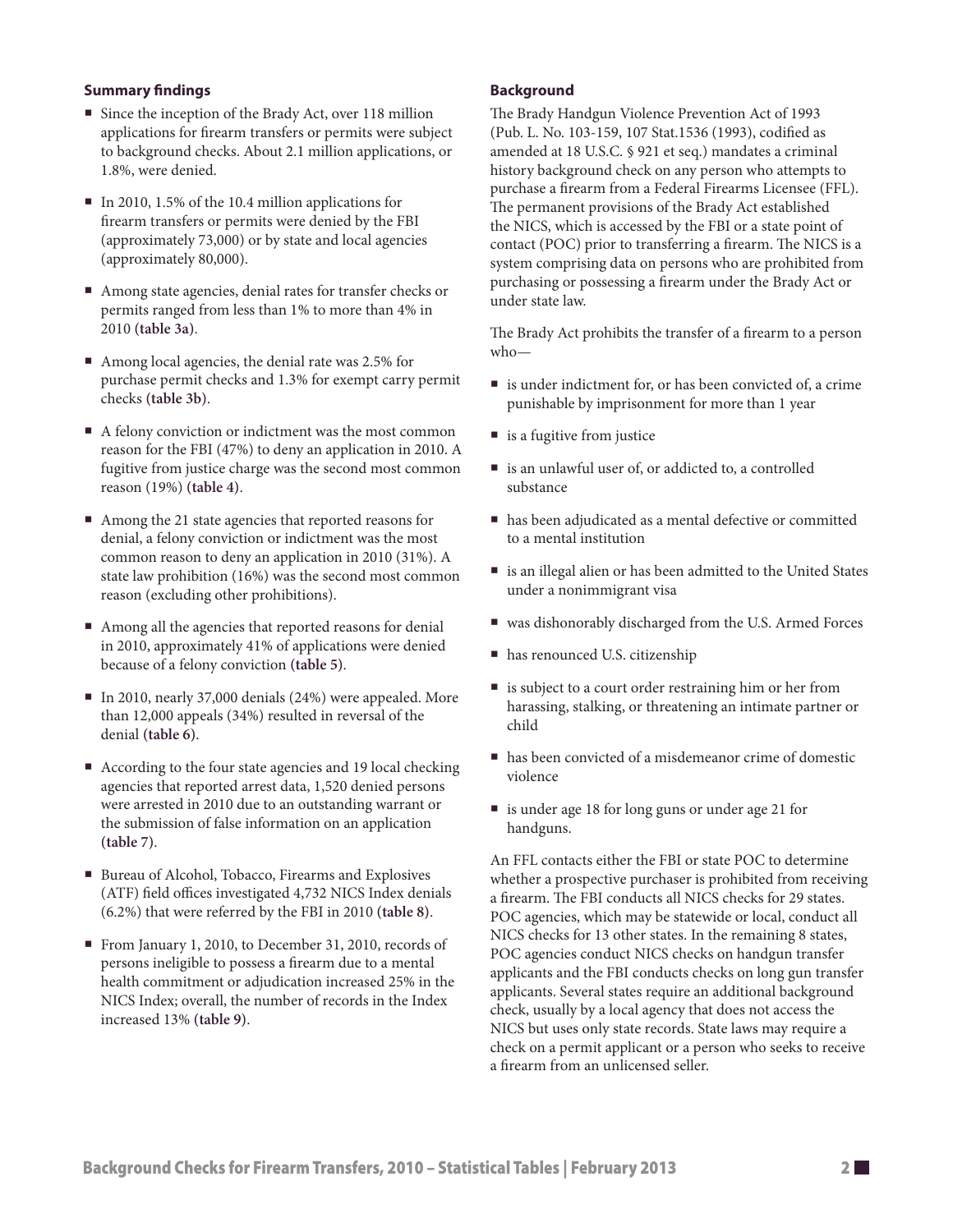For more information on the NICS, visit the FBI Criminal Justice Information Service (CJIS) website at http://www.fbi. gov/hq/cjisd/nics.htm.

BJS began the FIST project in 1995 to provide national estimates of the total number of firearm applications received and denied pursuant to the Brady Act and similar state laws. The FIST project collects counts of firearm transfers and permit checks conducted by state and local agencies and combines this information with the FBI NICS transaction data. In addition, FIST collects information on reasons for denials, appeals of denials, and law enforcement actions the FBI and the ATF have taken against denied persons.

#### **Components of the national firearm check system**

About 3,000 federal, state, and local agencies conduct background checks on persons who apply to purchase a firearm or for a permit that may be used to make a purchase. Variations in federal and state procedures for determining firearm possession eligibility are summarized below.

#### **Overview of the NICS**

Prospective firearm applicants must either undergo a NICS background check that has been requested by a dealer or present a state permit that the ATF has qualified as an alternative to the point-of-transfer check.

ATF-approved permits are those that—

- allow an applicant to possess, acquire, or carry a firearm
- were issued not more than 5 years earlier by the state where the transfer is to take place, after an authorized government official verified that possession of a firearm by the applicant would not be a violation of law.

All permits issued since November 29, 1998, must have included a NICS check. Many state-qualifying permits may be used for multiple purchases while valid. State laws often provide that a permit will be revoked if the holder is convicted of an offense or otherwise becomes ineligible after receiving the permit. Prior to transferring a firearm under the permanent Brady provisions, an FFL is required to obtain a completed Firearm Transaction Record (ATF form 4473) from the applicant.

An FFL initiates a NICS check by contacting either the FBI or the state POC. Most inquiries are initiated by telephone. In 2002, the FBI added E-Check to allow FFLs to request a check electronically. The FBI or state POC queries available federal, state, and local systems and notifies the FFL that the transfer may proceed, may not proceed, or must be delayed pending further review of an applicant's record.

An applicant who is denied may appeal to the FBI or the POC. A denied person who submitted a false application or has an outstanding warrant may be subject to arrest and prosecution under federal or state laws.

#### **State and local NICS participation**

Each state government determines the extent of its involvement in the NICS process.

Three levels of state involvement currently exist:

- A full POC requests a NICS check on all firearm transfers originating in the state.
- A partial POC requests a NICS check on all handgun transfers; FFLs in the state are required to contact the FBI for NICS checks for long gun transfers.
- The state does not maintain a POC: FFLs are required to contact the FBI for NICS checks on all firearm transfers originating in the state.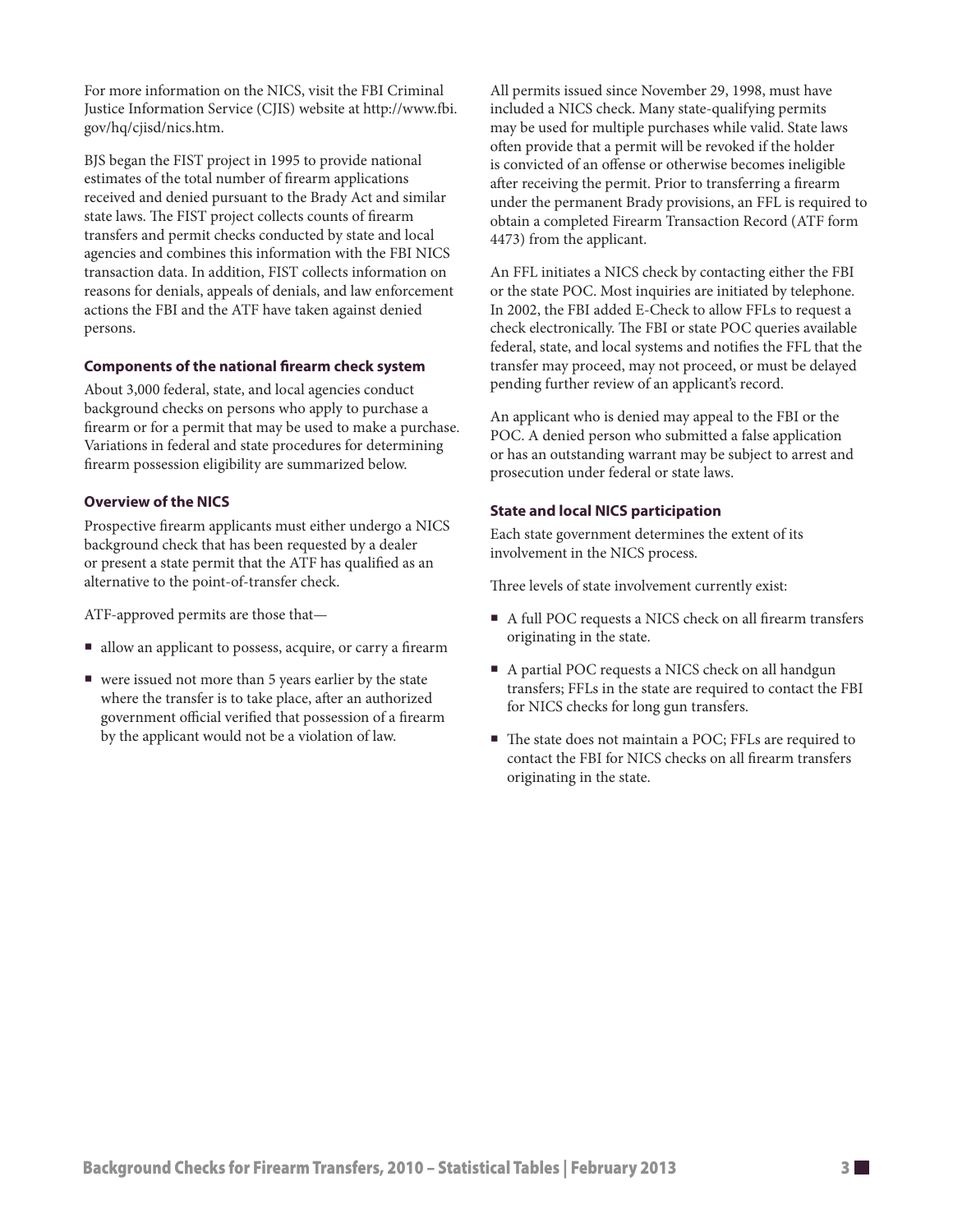#### **TABLE 1 Estimated number of applications and denials for firearm transfers or permits since the inception of the Brady Act, 1994–2010**

|                                   | Number of applications |           |                |
|-----------------------------------|------------------------|-----------|----------------|
|                                   | Received               | Denied    | Percent denied |
| <b>Total</b>                      | 118,249,000            | 2,079,000 | 1.8%           |
| Brady interim period <sup>a</sup> |                        |           |                |
| 1994-1998                         | 12,740,000             | 312,000   | 2.4%           |
| Permanent Brady <sup>b</sup>      | 105,509,000            | 1,767,000 | 1.7%           |
| 1998 <sup>c</sup>                 | 893,000                | 20,000    | 2.2            |
| 1999                              | 8,621,000              | 204,000   | 2.4            |
| 2000                              | 7,699,000              | 153,000   | 2.0            |
| 2001                              | 7,958,000              | 151,000   | 1.9            |
| 2002                              | 7,806,000              | 136,000   | 1.7            |
| 2003                              | 7,831,000              | 126,000   | 1.6            |
| 2004                              | 8,084,000              | 126,000   | 1.6            |
| 2005                              | 8,278,000              | 132,000   | 1.6            |
| 2006                              | 8,612,000              | 135,000   | 1.6            |
| 2007                              | 8,658,000              | 136,000   | 1.6            |
| 2008                              | 9,900,000              | 147,000   | 1.5            |
| 2009                              | 10,764,000             | 150,000   | 1.4            |
| 2010                              | 10,405,000             | 153,000   | 1.5            |

Note: Counts are rounded to the nearest 1,000. Annual numbers may not sum to totals in other tables. For more information on reporting agencies and sample design, see *Methodology*.

aFrom March 1, 1994, to November 29, 1998, background checks on applicants were conducted by state and local agencies, mainly on handgun transfers. See *Presale Handgun Checks, the Brady Interim Period, 1994-98*, NCJ 175034, BJS website, June 1999.

bThe National Instant Criminal Background Check System (NICS) began operations in 1998. Checks on handgun and long gun transfers are conducted by the FBI and state and local agencies.

cNovember 30 to December 31, 1998, counts are from the NICS operations report for the period and may include multiple transactions for the same application. Sources: Bureau of Justice Statistics, Firearm Inquiry Statistics (FIST) program, 1996–2010; and FBI, National Instant Criminal Background Check System (NICS) Transaction Statistics, 1994–2010.

# TABLE<sub>2</sub>

#### **Applications and denials, by type of agency and type of check, 1999–2010**

|                                           |                     | 2010           |                |                     | 1999-2010 <sup>a</sup> |                |
|-------------------------------------------|---------------------|----------------|----------------|---------------------|------------------------|----------------|
| Type of checks                            | <b>Applications</b> | <b>Denials</b> | Percent denied | <b>Applications</b> | <b>Denials</b>         | Percent denied |
| National total (FBI and FIST)             | 10,404,563          | 152,850        | 1.5%           | 105,509,162         | 1,766,803              | 1.7%           |
| FBI total                                 | 6,037,394           | 72,659         | 1.2            | 60,279,827          | 820,888                | 1.4            |
| State and local total (FIST) <sup>b</sup> | 4,367,169           | 80,191         | 1.8            | 45,229,335          | 945,915                | 2.1            |
| State agencies                            | 3,910,921           | 66,704         | 1.7%           | 38,953,006          | 800,588                | 2.1%           |
| Instant checks <sup>c</sup>               | 2,552,755           | 44,589         | 1.7            | 26,684,083          | 592,456                | 2.2            |
| Purchase permits <sup>d</sup>             | 395,063             | 11,749         | 3.0            | 4,036,997           | 98,710                 | 2.4            |
| Exempt carry permits <sup>e</sup>         | 415,013             | 4,580          | 1.1            | 2,993,145           | 53,718                 | 1.8            |
| Other approvals <sup>f</sup>              | 548,090             | 5,786          | 1.1            | 5,238,781           | 55,704                 | 1.1            |
| Local agencies <sup>9</sup>               | 694,572             | 13,487         | 1.9%           | 7,822,841           | 145,327                | 1.9%           |
| Purchase permits <sup>d</sup>             | 366,324             | 9,222          | 2.5            | 4,698,433           | 100.971                | 2.1            |
| Exempt carry permits <sup>e</sup>         | 215,863             | 2,864          | 1.3            | 2,425,995           | 38,297                 | 1.6            |
| Other approvals <sup>t</sup>              | 112,385             | 1,401          | 1.2            | 698,413             | 6,059                  | 0.9            |

Note: For more information on reporting agencies and sample design, see *Methodology*.

bAgencies that conducted exempt carry permit checks in Arizona, Arkansas, Kansas, Kentucky, Mississippi, North Dakota, South Carolina, Texas, and Wyoming requested an FBI background check, but the state agency made the decision to approve or deny an applicant. Applications in these states were included in FBI checks, but denials were included in state and local checks, causing a reduction of FIST total applications by 238,324 in 2010 and by 1,546,512 from 1999 to 2010.

cRequire a seller to transmit a buyer's application to a checking agency by telephone or computer. The agency is required to respond immediately or as soon as possible. dRequire a buyer to obtain, after a background check, a government-issued document such as a permit, license, or identification card that must be presented to a seller before the buyer can receive a firearm.

eState concealed weapons permits, issued after a background check, that exempt the holder from a new check at the time of purchase under a Bureau of Alcohol, Tobacco, Firearms, and Explosives (ATF) ruling or state law.

f Require a seller to transmit an application to a checking agency, with transfers delayed until a waiting period expires or the agency completes a check. gTotals were estimated. See *Methodology*.

Sources: Bureau of Justice Statistics, Firearm Inquiry Statistics (FIST) program, 2010; and FBI, National Instant Criminal Background Check System (NICS) Transaction Statistics, 2010.

aIncludes December 1998.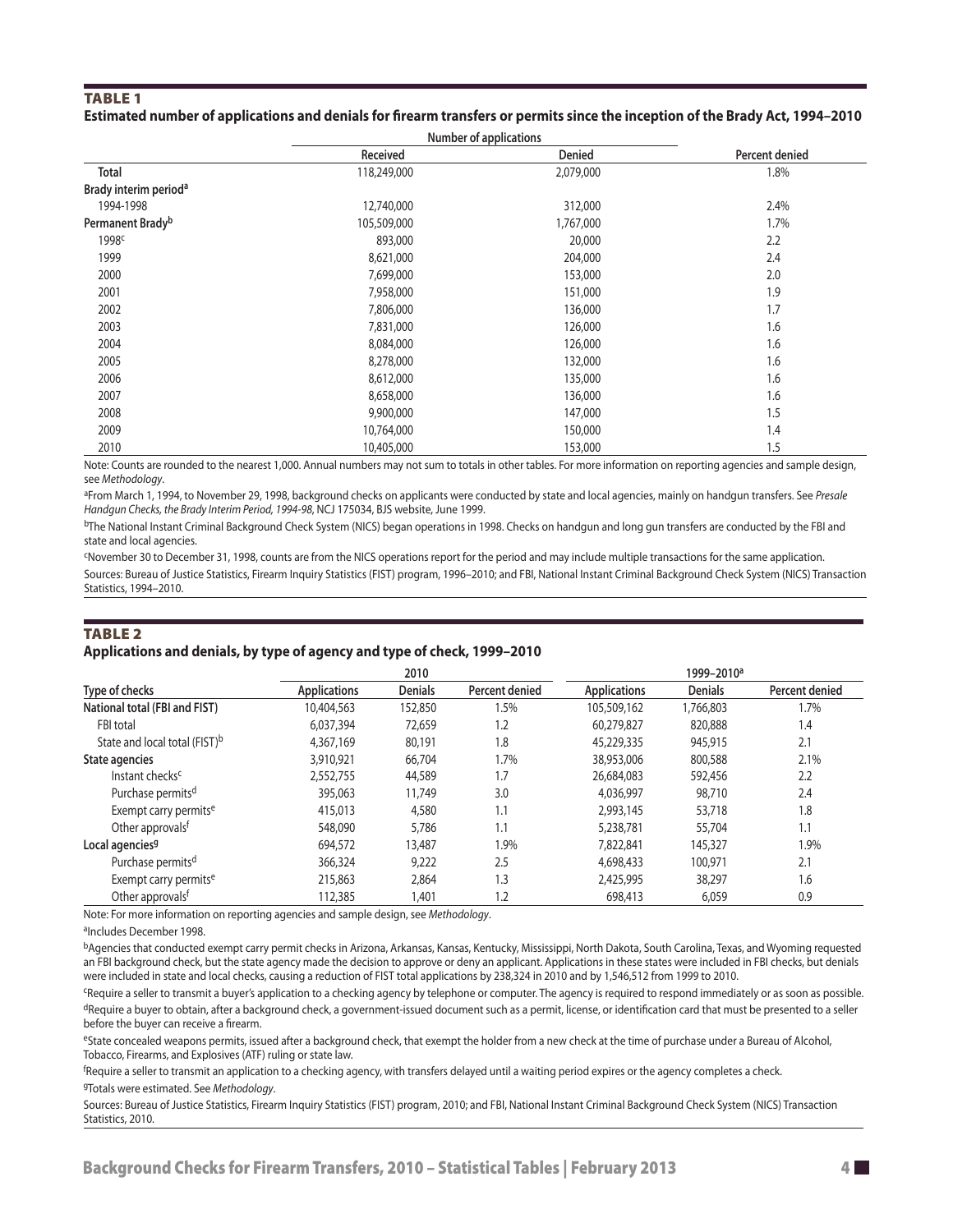# **TABLE 3A Firearm applications received and denied by state agencies, 1999–2010**

|                             | 2010                |              |                | 1999-2010           |                |                |  |
|-----------------------------|---------------------|--------------|----------------|---------------------|----------------|----------------|--|
| <b>State agencies</b>       | <b>Applications</b> | Denials      | Percent denied | <b>Applications</b> | <b>Denials</b> | Percent denied |  |
| <b>Total</b>                | 3,910,921           | 66,704       | 1.7%           | $\cdots$            | $\cdots$       | $\cdots$       |  |
| Transfer checks or permits  |                     |              |                |                     |                |                |  |
| California                  | 498,945             | 5,027        | 1.0%           | 4,709,399           | 47,572         | 1.0%           |  |
| Colorado                    | 214,748             | 5,493        | 2.6            | 1,910,222           | 66,595         | 3.5            |  |
| Connecticut <sup>a</sup>    | 107,793             | 221          | 0.2            | .                   | $\cdots$       | $\cdots$       |  |
| Purchase permits            | 12,041              | 102          | 0.8            | $\cdots$            | $\cdots$       | $\cdots$       |  |
| Instant checks              | 95,752              | 119          | 0.1            | 800,401             | 1,756          | 0.2            |  |
| Delaware                    | 13,010              | 432          | 3.3            | 129,641             | 5,390          | 4.2            |  |
| Florida                     | 531,845             | 8,144        | 1.5            | 4,251,508           | 85,847         | 2.0            |  |
| Hawaiib                     | 12,801              | 123          | 1.0            | .                   | $\cdots$       | $\ldots$       |  |
| Illinois <sup>a</sup>       | 511,996             | 9,781        | 1.9            | 5,083,801           | 96,745         | 1.9            |  |
| Purchase permits            | 282,552             | 8,701        | 3.1            | 2,998,269           | 83,395         | 2.8            |  |
| Instant checks              | 229,444             | 1,080        | 0.5            | 2,085,532           | 13,350         | 0.6            |  |
| Maryland                    | 38,882              | 686          | 1.8            | 369,249             | 6,684          | 1.8            |  |
| Massachusettsb              | 40,003              | 1,605        | 4.0            |                     | $\cdots$       | $\cdots$       |  |
| Nevada                      | 91,104              | 1,327        | 1.5            |                     | $\cdots$       | $\cdots$       |  |
| New Hampshire <sup>c</sup>  | 27,404              | 251          | 0.9            | 202,126             | 1,947          | 1.0            |  |
| New Jersey <sup>a,b</sup>   | 100,047             | 1,314        | 1.3            | 995,101             | 10,996         | 1.1            |  |
| Purchase permits            | 47,666              | 1,218        | 2.6            | 507,354             | 9,691          | 1.9            |  |
| Instant checks              | 52,381              | 96           | 0.2            | 487,747             | 1,305          | 0.3            |  |
| Oregon                      | 168,259             | 2,393        | 1.4            | 1,535,938           | 27,521         | 1.8            |  |
| Pennsylvaniad               | 423,100             | 6,946        | 1.6            |                     |                |                |  |
| Rhode Island <sup>b</sup>   | 10,263              | 73           | 0.7            |                     | $\cdots$       | $\cdots$       |  |
| Tennessee                   | 298,832             | 12,728       | 4.3            | 2,616,231           | 112,713        | 4.3            |  |
| Utah                        | 71,641              | 2,019        | 2.8            | 888,458             | 25,669         | 2.9            |  |
| Virginia                    | 276,765             | 2,999        | 1.1            | 2,666,361           | 31,119         | 1.2            |  |
| Wisconsinc,d                | 58,470              | 562          | 1.0            |                     |                |                |  |
| <b>Exempt carry permits</b> |                     |              |                |                     |                |                |  |
| Arizona                     | 24,580              | 81           | 0.3%           | 300,987             | 13,836         | 4.6%           |  |
| Arkansas                    | 27,120              | 210          | 0.8            |                     | $\cdots$       | $\cdots$       |  |
| Kansase                     | 3,792               | 10           | 0.3            | .                   | $\cdots$       |                |  |
| Kentucky                    | 20,031              | 469          | 2.3            |                     | $\cdots$       |                |  |
| Michigand                   | 90,808              | 1,247        | 1.4            | $\cdots$            |                |                |  |
| Minnesotab,f                | 17,240              | 321          | 1.9            | $\cdots$            | .              | $\cdots$       |  |
| Mississippid                | 7,233               | $\mathbf{1}$ | 0.0            |                     |                |                |  |
| Nebraska <sup>e</sup>       | 1,557               | 38           | 2.4            | $\cdots$            | $\cdots$       |                |  |
| North Dakota                | 4,024               | 5            | 0.1            |                     | $\cdots$       | $\cdots$       |  |
| South Carolina              | 41,632              | 708          | 1.7            | 211,880             | 3,788          | 1.8            |  |
| Texas                       | 106,431             | 714          | 0.7            |                     | $\cdots$       | $\cdots$       |  |
| Utah                        | 67,084              | 713          | 1.1            | 286,726             | 3,732          | 1.3            |  |
| Wyoming                     | 3,481               | 63           | 1.8            | 25,103              | 484            | 1.9            |  |

Note: Each listed state reported complete statewide data for applications and denials in 2010. For more information on reporting agencies and sample design, see *Methodology*.

…Not available.

aConnecticut, Illinois, and New Jersey totals include instant check and purchase permit applications and denials.

bHawaii, Massachusetts, and New Jersey purchase permit checks, Rhode Island purchase checks, and Minnesota carry permit checks were conducted by local agencies, but counts were reported by states.

cCounts include handguns only.

dPennsylvania denials and Wisconsin, Michigan, and Mississippi applications and denials were estimated.

eKansas and Nebraska counts are from July to December 2010.

<sup>f</sup>Permits are only exempt under state law. Other carry permits listed have a federal exemption.

Sources: Bureau of Justice Statistics, Firearm Inquiry Statistics (FIST) program, 2010; and FBI, NICS Background Checks – FBI Denies, 2010.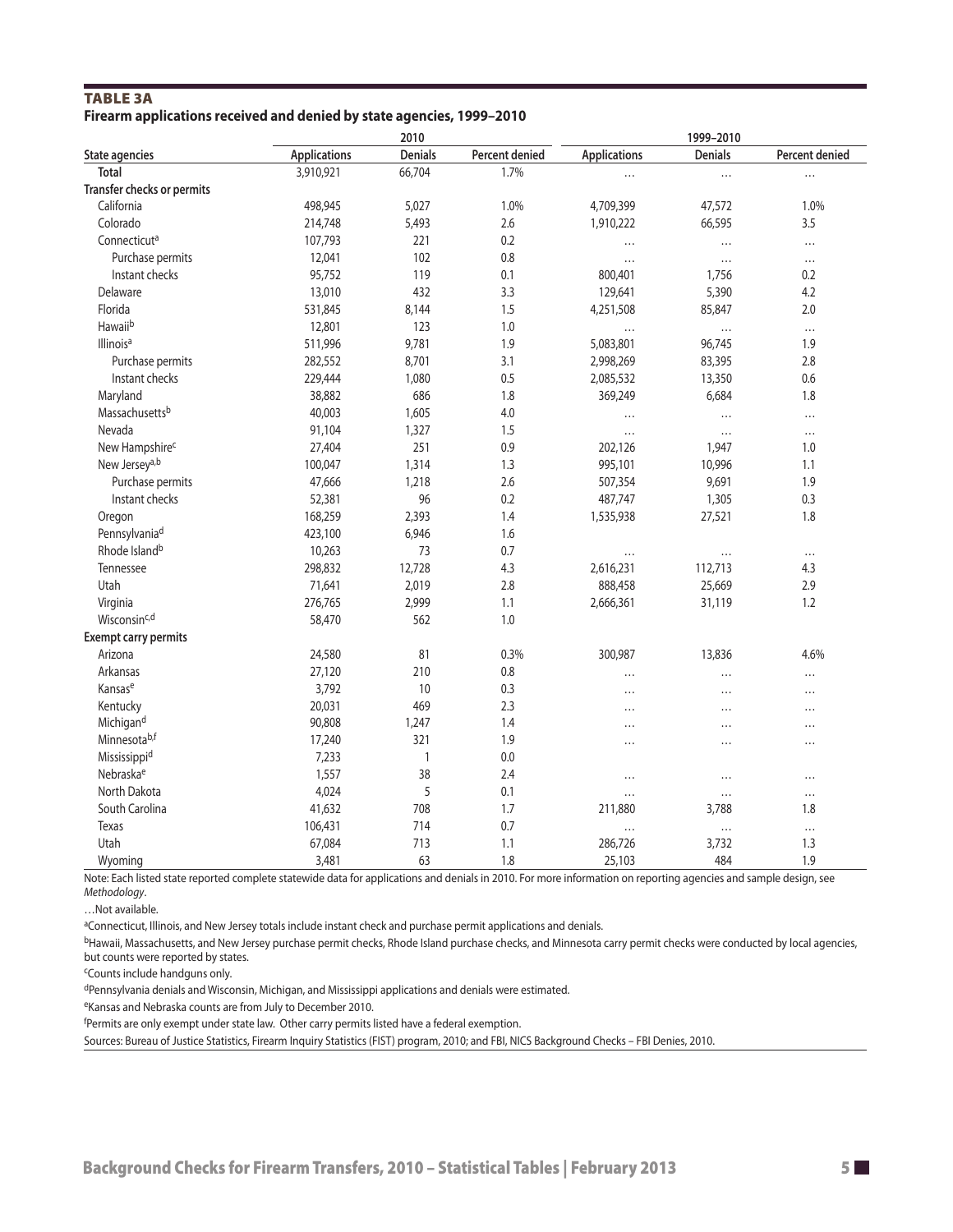# Table 3b  **Local denial rates, by community size and type of permit, 1999–2010**

|                                      | 2010                |                |                | 1999-2010           |                |                |  |
|--------------------------------------|---------------------|----------------|----------------|---------------------|----------------|----------------|--|
| Population served by checking agency | <b>Applications</b> | <b>Denials</b> | Percent denied | <b>Applications</b> | <b>Denials</b> | Percent denied |  |
| Purchase permits                     | 366,324             | 9,222          | 2.5%           | 1,559,328           | 33,617         | 2.2%           |  |
| Population served                    |                     |                |                |                     |                |                |  |
| Under 10,000                         | 30,219              | 362            | 1.2            | 167,982             | 2.094          | 1.2            |  |
| 10,000 to 100,000                    | 122,173             | 2,381          | 1.9            | 737,102             | 13,013         | 1.8            |  |
| Over 100,000                         | 213,932             | 6,479          | 3.0            | 654,244             | 18,510         | 2.8            |  |
| <b>Exempt carry permits</b>          | 215,863             | 2,864          | 1.3%           | 803,060             | 12,200         | 1.5%           |  |
| Population served                    |                     |                |                |                     |                |                |  |
| Under 10,000                         | 12,175              | 48             | 0.4            | 65,424              | 545            | 0.8            |  |
| 10,000 to 100,000                    | 111,393             | ,265           | 1.1            | 412,447             | 5,608          | 1.4            |  |
| Over 100,000                         | 92.295              | .551           | 1.7            | 325,189             | 6.047          | 1.9            |  |

Note: Counts are from agencies that provided data. For more information on reporting agencies and sample design, see *Methodology*.

Source: Bureau of Justice Statistics, Firearm Inquiry Statistics (FIST) program, 2010.

# **TABLE 4**

#### **Percent distribution of reasons for denial of firearm transfer applications by checking agencies, 1999–2010**

|                                     | 2010                    |              |                         | 1999-2010    |
|-------------------------------------|-------------------------|--------------|-------------------------|--------------|
| <b>Reason for denial</b>            | <b>FBI</b> <sup>a</sup> | <b>State</b> | <b>FBI</b> <sup>a</sup> | <b>State</b> |
| Total                               | 100%                    | 100%         | 100%                    | 100%         |
| Felony indictment/conviction        | 47.4%                   | 30.9%        | 63.0%                   | 50.7%        |
| State law prohibition               | 10.6%                   | 15.6%        | 3.3%                    | 8.5%         |
| Domestic violence                   | 10.4%                   | 10.3%        | 15.5%                   | 13.2%        |
| Misdemeanor conviction              | 6.2                     | 8.2          | 11.1                    | 9.9          |
| Restraining order                   | 4.3                     | 2.1          | 4.4                     | 3.3          |
| <b>Fugitive</b>                     | 19.1%                   | 6.6%         | 7.7%                    | 6.8%         |
| Illegal alien                       | 0.8%                    | 0.3%         | 1.2%                    | 0.4%         |
| <b>Mental illness or disability</b> | 1.8%                    | 5.7%         | 0.7%                    | 2.8%         |
| Drug user/addict                    | 9.6%                    | 5.0%         | 7.9%                    | 1.4%         |
| Other prohibitions <sup>b</sup>     | 0.3%                    | 25.5%        | 0.7%                    | 16.2%        |

Note: Reasons for denial were based on 18 U.S.C. § 922 and state laws. Totals were based on agencies that reported data on reasons for denial. Data was not available for local law prohibition. For more information on reporting agencies and sample design, see *Methodology*.

aDuring 2008, the FBI began a new classification system and reclassified all denials from 1999 to 2008. Therefore, totals are not comparable with those in prior editions of this bulletin.

bIncludes juveniles, persons dishonorably discharged from the Armed Services, persons who have renounced U. S. citizenship, and other unspecified persons. Source: Bureau of Justice Statistics, Firearm Inquiry Statistics (FIST) program, 2010; and FBI, NICS Background Checks—FBI Denies, 2010.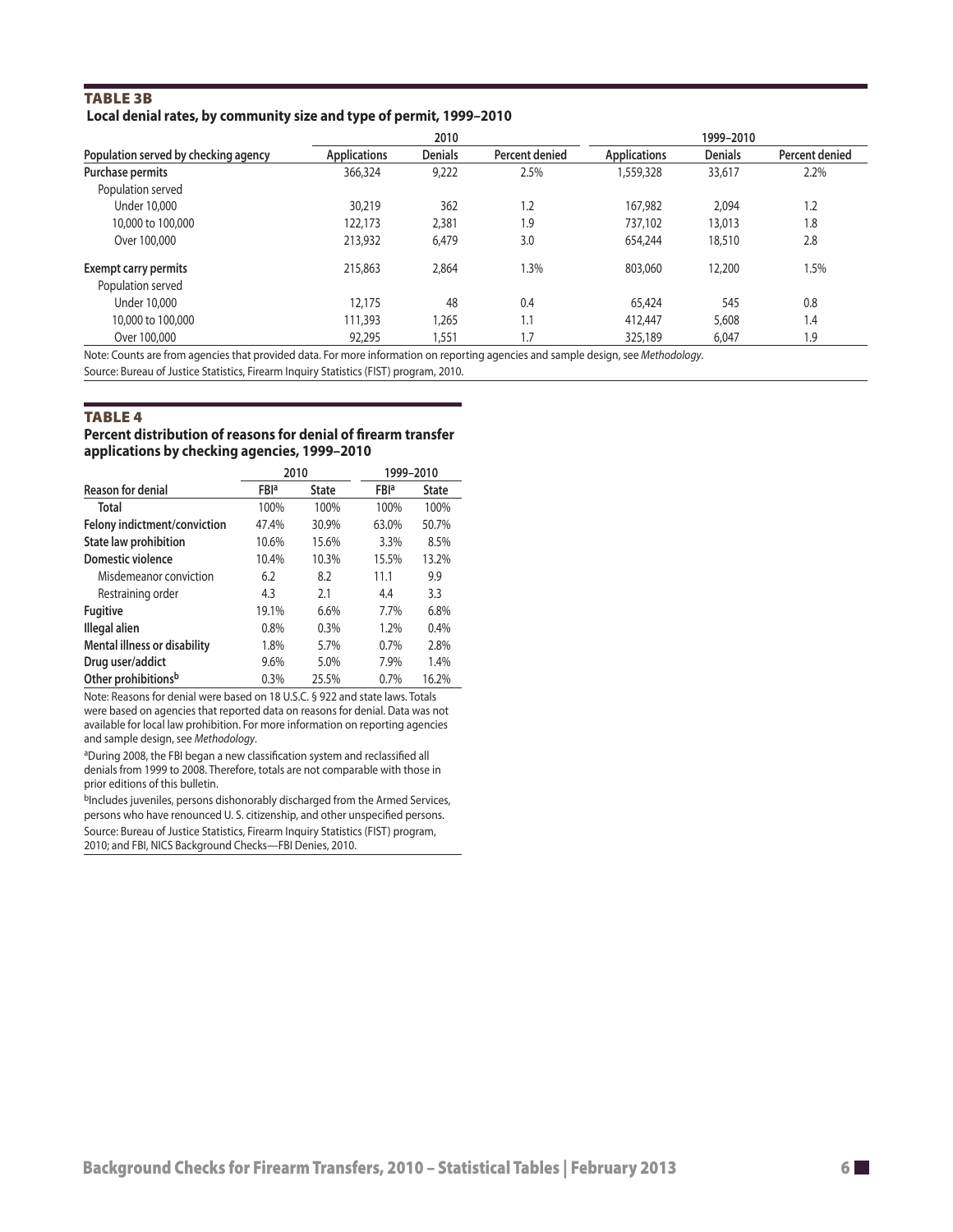# TABLE<sub>5</sub>

### **Percent change in the number of applications, denials, and reasons for denial, 1999–2010**

|                                       | 1999      | 2010       | Percent change<br>1999-2010 |
|---------------------------------------|-----------|------------|-----------------------------|
| <b>Applications</b>                   | 8.621.000 | 10,405,000 | 20.7%                       |
| <b>Denials<sup>a</sup></b>            | 204,000   | 153,000    | $-25.0%$                    |
| Felony denials <sup>b</sup>           | 148,000   | 62,000     | $-58.1$                     |
| All other reasons                     | 56,000    | 91,000     | 62.5                        |
| Percent felony                        | 73.0%     | 40.5%      | $-44.5%$                    |
| Felony denials per 1,000 applications | 17.2%     | 6.0%       | $-65.4%$                    |

Note: Counts are rounded to the nearest 1,000. Annual numbers may not sum to totals in other tables. Estimates were based on data reported by the FBI and state agencies that reported reasons for denial via the FIST program. Included in the calculation for the distribution of felony denials are counts of some local agency felony denials. For more information on reporting agencies and sample design, see *Methodology*.

aDuring 2008, the FBI began a new classification system and reclassified all denials from 1999 to 2008. Therefore, totals are not comparable with those in prior editions of this bulletin.

bThe felony percentage is calculated from reported reasons for denial and is multiplied by the total number of denials to estimate the total number of felony denials.

Sources: Bureau of Justice Statistics, Firearm Inquiry Statistics (FIST) program, 2010; and FBI, NICS Background Checks—FBI Denies, 2010.

# Table 6 **Appeals by type of checking agency, 2000–2010**

|                           | 2010          |                        |        | 2000-2010 <sup>a</sup> |               |                        |               |                       |
|---------------------------|---------------|------------------------|--------|------------------------|---------------|------------------------|---------------|-----------------------|
|                           |               | Appeals                |        | Reversed               |               | Appeals                |               | Reversed              |
| Type of checking agency   | <b>Number</b> | Percent of<br>denialsb | Number | Percent of<br>appeals  | <b>Number</b> | Percent of<br>denialsb | <b>Number</b> | Percent of<br>appeals |
| Total                     | 36,672        | 24.0%                  | 12,275 | 33.5%                  | 284,989       | 19.8%                  | 107,157       | 37.6%                 |
| FBI                       | 16,513        | 22.7%                  | 3,491  | 21.1%                  | 116,347       | 15.7%                  | 33,586        | 28.9%                 |
| <b>State</b>              | 19,838        | 29.8%                  | 8,591  | 43.3%                  | 166,837       | 26.0%                  | 72,941        | 43.7%                 |
| Colorado                  | 2,429         | 44.2                   | 1,658  | 68.3                   | 19,784        | 33.0                   | 11,866        | 60.0                  |
| Florida                   | 2,826         | 34.7                   | 666    | 23.6                   | 23,236        | 29.1                   | 7.007         | 30.2                  |
| Oregon                    | 2,209         | 92.3                   | 77     | 3.5                    | 16,158        | 61.6                   | 1.094         | 6.8                   |
| Pennsylvania <sup>c</sup> | 3,826         | 55.1                   | 1,382  | 36.1                   | 45,392        | 44.6                   | 18,483        | 40.7                  |
| Tennessee                 | 7.734         | 60.8                   | 4,407  | 57.0                   | 55,332        | 57.4                   | 31,282        | 56.5                  |
| Other states <sup>d</sup> | 814           | 2.6                    | 401    | 49.3                   | 6,935         | 2.2                    | 3,209         | 46.3                  |

Note: Totals were based on agencies that reported data on appeals and reversals. Totals include counts for local appeals and therefore do not equal the sum of FBI and state totals. For more information on reporting agencies and sample design, see *Methodology*.

aAppeals data have been collected since 2000. Some states did not report appeals for all years.

bSee tables 2 and 3a for the number of denials.

cCounts include appeals of firearm sale denials and license denials.

dIncludes California, Kansas, Maryland, Minnesota, Nebraska, Nevada, South Carolina, Utah, and Virginia.

Source: Bureau of Justice Statistics, Firearm Inquiry Statistics (FIST) program, 2010; and FBI, Section and Voluntary Appeal File, 2010.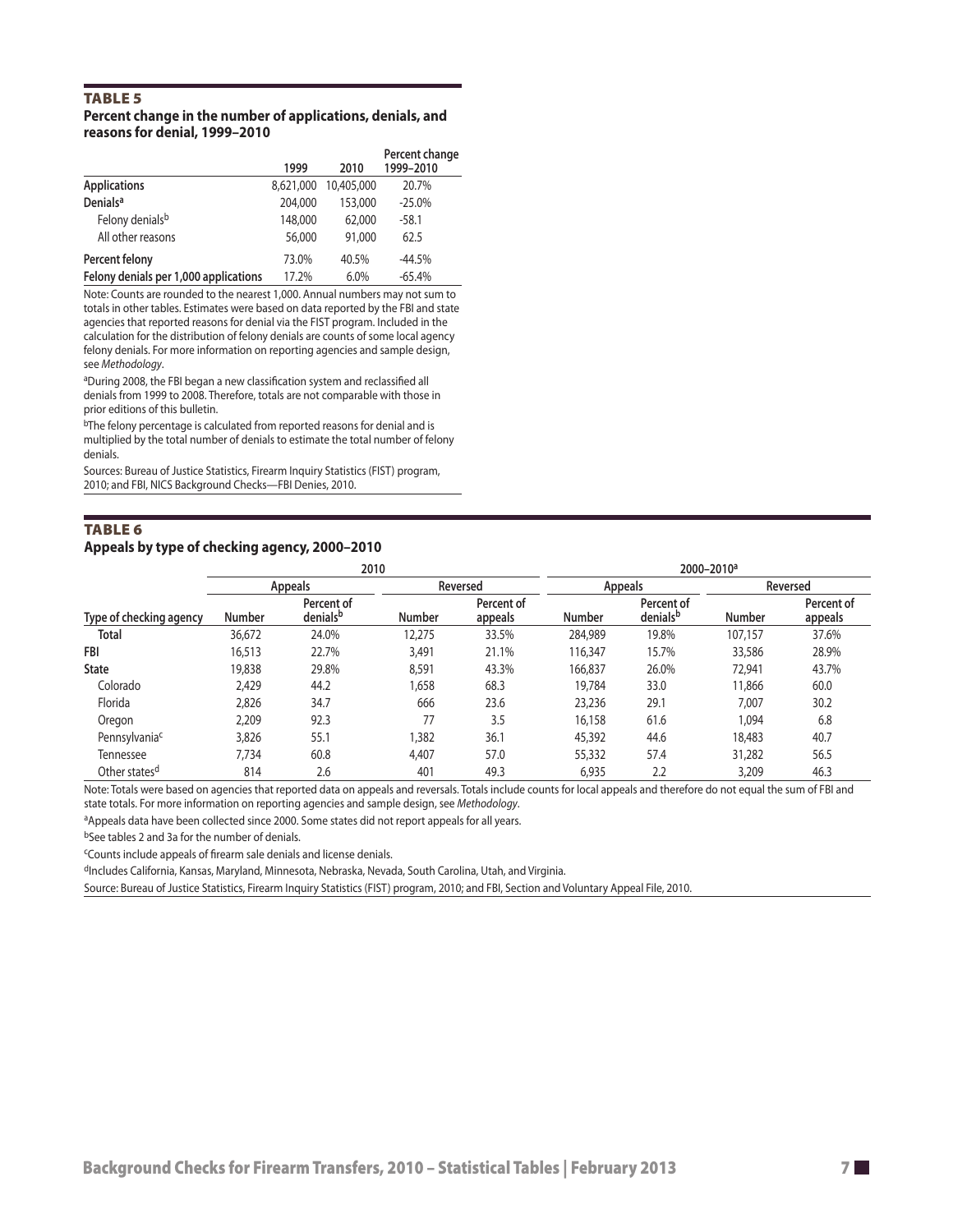#### TABLE<sub>7</sub> **Reported arrests of persons denied a firearm permit or purchase, 2000–2010**

|                          | Number of arrests |                        |  |  |
|--------------------------|-------------------|------------------------|--|--|
| Type of checking agency  | 2010              | 2000-2010 <sup>a</sup> |  |  |
| <b>Total</b>             | 1,520             | 16,441                 |  |  |
| <b>States</b>            | 1,424             | 15,972                 |  |  |
| Coloradob                | 169               | 2,110                  |  |  |
| Connecticut <sup>c</sup> |                   | 65                     |  |  |
| Delaware <sup>b</sup>    |                   | 24                     |  |  |
| Georgiad                 | $\sim$            | 349                    |  |  |
| Maryland <sup>c</sup>    |                   | 559                    |  |  |
| New Jersey <sup>b</sup>  |                   | 36                     |  |  |
| Oregonb                  | 90                | 1,220                  |  |  |
| Pennsylvaniab            | 319               | 3,172                  |  |  |
| Virginiab                | 846               | 8,437                  |  |  |
| Local agencies           | 96                | 469                    |  |  |

Note: Counts are from agencies that provided data. For more information on reporting agencies and sample design, see *Methodology*.

/Not reported.

~Not applicable.

aArrest data have been collected since 2000. Some states did not report arrests for all years.

bArrests were made by state police units or local agencies and may not always be reported to the state.

cA statewide unit responded to all falsified applications and illegal attempts to buy firearms.

dNo longer operated as a point of contact state after 2004.

Source: Bureau of Justice Statistics, Firearm Inquiry Statistics (FIST) program, 2010.

#### **TABLE 8**

#### **Bureau of Alcohol, Tobacco, Firearms and Explosives (ATF) investigation of National Instant Criminal Background Check System (NICS) denials by the FBI, 2010**

|                                                           | Total  | Percent |
|-----------------------------------------------------------|--------|---------|
| FBI denials referred to ATF Denial Enforcement and        |        |         |
| NICS Intelligence (DENI) Branch                           | 76,142 | 100%    |
| DENI Branch referrals to ATF field divisions <sup>a</sup> |        |         |
| Total referred to field                                   | 4,732  | 6.2%    |
| Delayed denials <sup>b</sup>                              | 2,265  | 3.0     |
| Standard denials <sup>c</sup>                             | 2,467  | 3.2     |
| Not referred to field                                     | 68,209 | 89.6%   |
| Not referred and overturned                               | 3,163  | 4.2%    |
| Canceled <sup>d</sup>                                     | 38     | $0.0\%$ |
| Reasons for referrals to ATF field divisions              |        |         |
| Subject to protective order                               | 1,395  | 29.5%   |
| Convicted felon                                           | 1,144  | 24.2    |
| Domestic violence misdemeanor                             | 1.049  | 22.2    |
| Unlawful user of controlled substance                     | 411    | 8.7     |
| Under indictment or information <sup>e</sup>              | 344    | 7.3     |
| Fugitive from justice                                     | 286    | 60      |
| Adjudicated mentally defective                            | 46     | 1.0     |
| Illegal or unlawful alien                                 | 36     | 0.8     |
| Other reasons <sup>f</sup>                                | 21     | 0.4     |

Note: Detail may not sum to total due to rounding.

<sup>a</sup>A denial is referred if it is likely to merit prosecution under ATF and U.S. Attorney criteria.

bA firearm may be obtained during an open transaction where the FBI has not completed a check in three business days and the dealer is allowed to transfer the firearm. If the FBI completes the check and finds that the buyer is prohibited, a delayed denial referral is made to ATF.

cInvolves a person who is not allowed to receive a firearm because the FBI found a prohibitory record within three business days.

dRepresents NICS checks that should not have been conducted and were canceled by the FBI.

eAn information is a formal accusation of a crime, which differs from an indictment because it is made by a prosecuting attorney rather than a grand jury. f Compiled from four other prohibiting categories used by the DENI Branch to refer denials for field investigation.

Source: Bureau of Alcohol, Tobacco, Firearms and Explosives (ATF), Denial Enforcement and NICS Intelligence (DENI) Branch, Firearm Denial Statistics, 2010.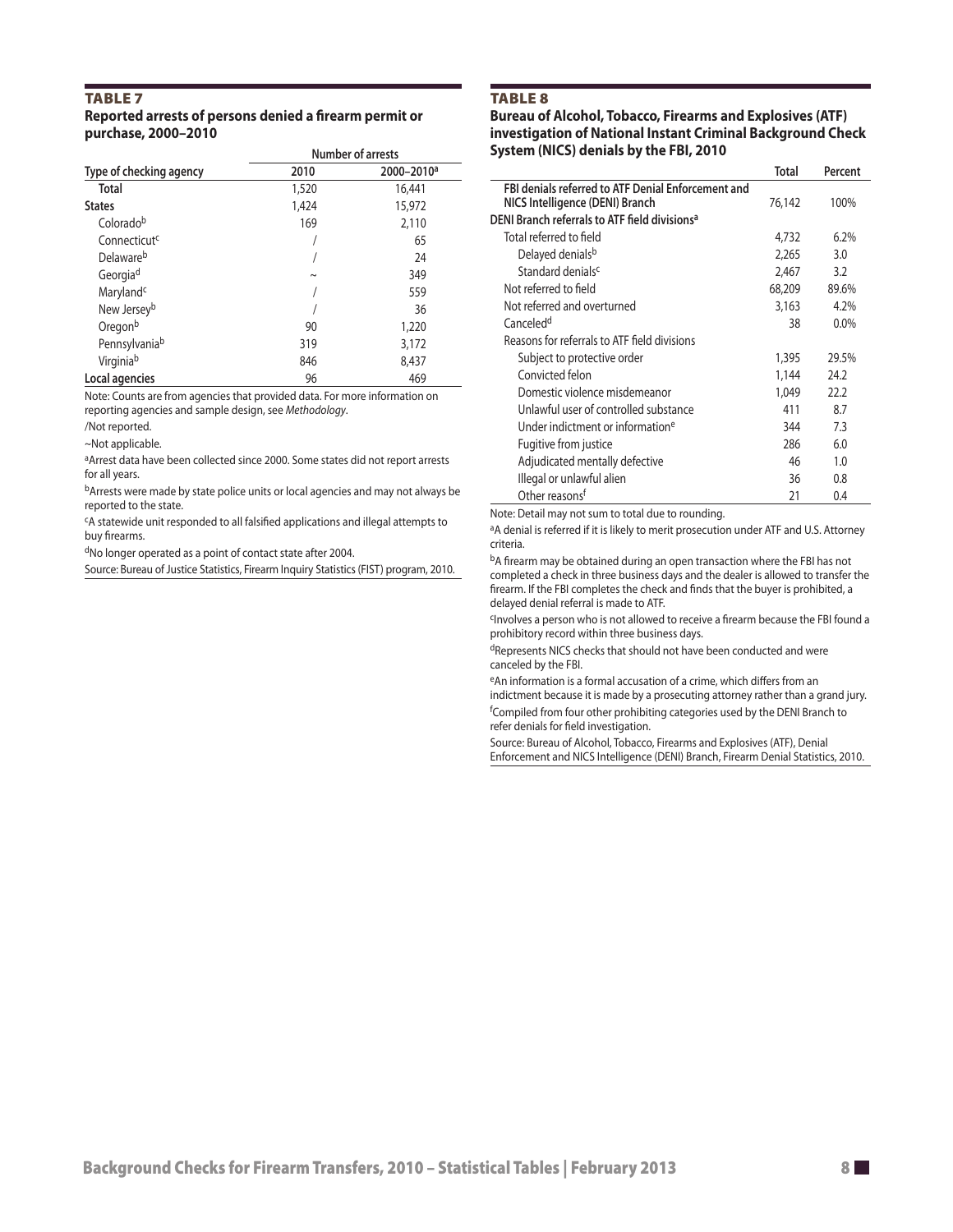# TABLE<sub>9</sub> **Number of National Instant Criminal Background Check System (NICS) Index prohibited person records, 2010**

|                               |              | January 1, 2010    |           |              | December 31, 2010  |           |               |  |
|-------------------------------|--------------|--------------------|-----------|--------------|--------------------|-----------|---------------|--|
|                               |              | <b>Submissions</b> |           |              | <b>Submissions</b> |           | Index percent |  |
| Type of record                | Index totals | <b>State</b>       | Federal   | Index totals | <b>State</b>       | Federal   | change        |  |
| Total                         | 5,687,562    | 1,515,892          | 4,171,670 | 6,442,538    | 1,841,946          | 4,600,592 | 13.0%         |  |
| Felony                        | 331,537      | 323,237            | 8,300     | 435,022      | 426,708            | 8,314     | 31.0          |  |
| Under indictment/information  | 243          | 27                 | 216       | 197          | 56                 | 141       | $-19.0$       |  |
| Fugitive from justice         | 364,550      | 358,711            | 5,839     | 367,110      | 361,170            | 5,940     | 1.0           |  |
| Controlled substance          | 1,361        | 230                | 1,131     | 2,092        | 833                | 1,259     | 54.0          |  |
| Mental commited/adjudicated   | 888,807      | 766,437            | 122,370   | 1,107,758    | 982,438            | 125,320   | 25.0          |  |
| Illegal or unlawful alien     | 3,978,988    | 47                 | 3,978,941 | 4,413,223    | 49                 | 4,413,174 | 11.0          |  |
| Dishonorable discharge        | 16,149       | 9                  | 16,140    | 9,881        | 18                 | 9,863     | $-39.0$       |  |
| Renounced U.S. citizenship    | 14,337       |                    | 14,336    | 15,346       |                    | 15,345    | 7.0           |  |
| Protection/restraining order  | 976          | 883                | 93        | 1,357        | 1,259              | 98        | 39.0          |  |
| Misdemeanor domestic violence | 53,609       | 29,306             | 24,303    | 54,559       | 33,422             | 21,137    | 2.0           |  |
| Denied persons                | 37,005       | 37,004             |           | 35,993       | 35,992             |           | $-3.0$        |  |

Note: The NICS Index is used exclusively for NICS checks and contains records of persons who are prohibited by federal law from receiving or possessing a firearm. For more information on reporting agencies and sample design, see *Methodology*.

Source: FBI, National Instant Criminal Background Check System (NICS) Index, 2010.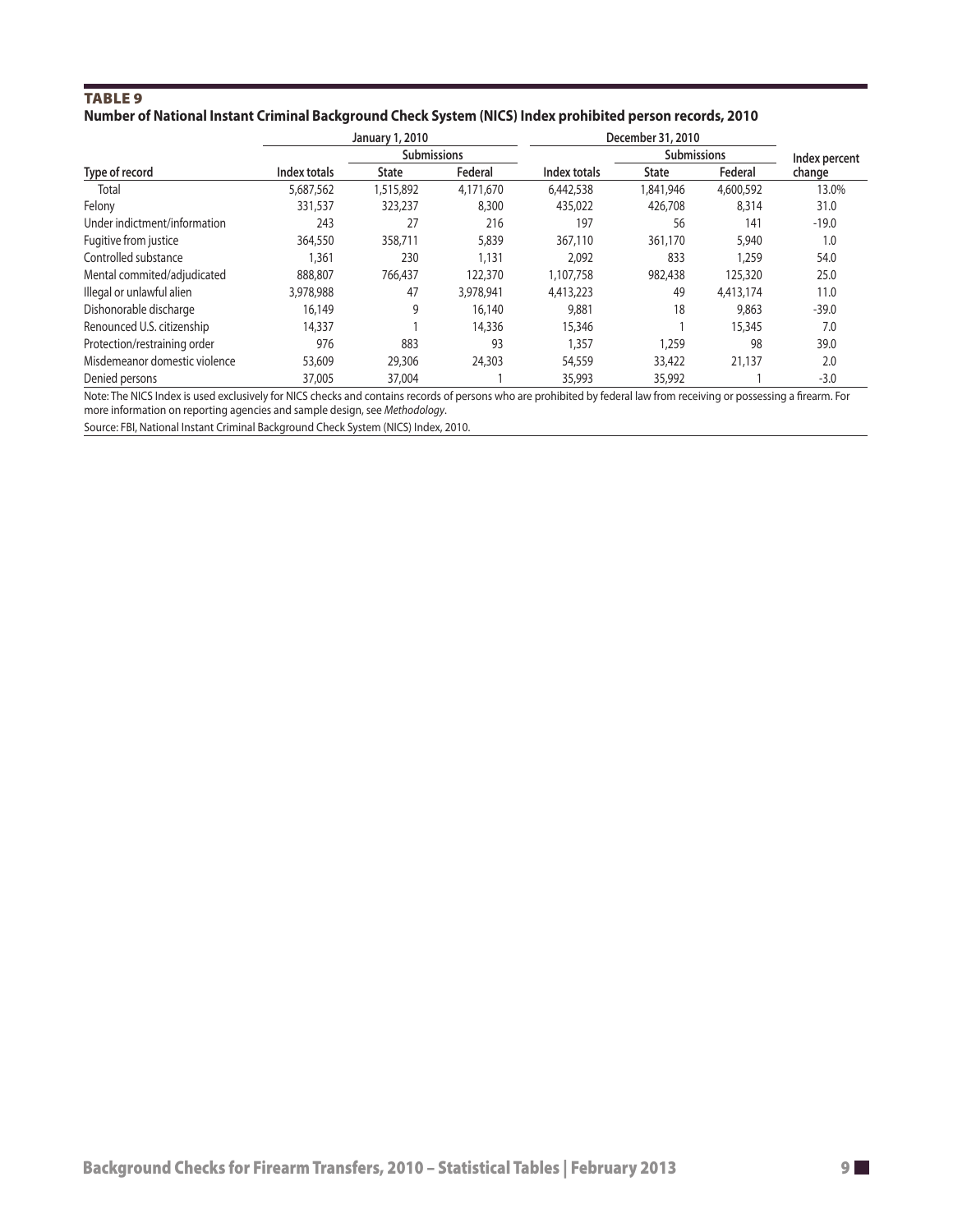# Methodology

Data used for this report are prepared by the Regional Justice Information Service (REJIS) through a cooperative agreement with the Bureau of Justice Statistics (BJS) under the Firearm Inquiry Statistics (FIST) program, which collects information on background checks for firearm transfers or permits from federal, state, and local agencies.

# **Sample design**

In 1996, when the data collection was implemented, a 4% margin of error was put in place on the sampling process for local agencies in the 30 states that did not have statewide data collection. A total of 5,477 agencies were responsible for background checks in these 30 states in 1996. Since the project's inception, the sampling design selected agencies proportional to the size of the population served.

State and local checking agencies were stratified into the following groups by size of the population served in 1996:

- state agencies that served an entire state population
- $\blacksquare$  local agencies that served a population of more than 100,000 U.S. residents
- $\blacksquare$  local agencies that served a population of 10,000 to 100,000 U.S. residents
- $\blacksquare$  local agencies that served a population of fewer than 10,000 U.S. residents.

The stratification classification of the county was based on the largest city within the county. If cities within a county conducted their own background checks, their populations were subtracted from the county population. If an agency provided services for other agencies or jurisdictions, then populations for those other agencies were added to the populations of the reporting agency.

Checking agencies were determined by state law and were specified in the state laws that require background checks on applicants for a firearm transfers or permits. The mix of state and local agencies conducting background checks has changed over time, as the state statutes that govern how background checks are conducted also change. Some agencies that had conducted statewide checks at the time of the original sample turned their background checks over to the FBI. Other states that had not performed their background checks for certain types of permits began statewide checking systems. In some states, local agencies no longer conduct background checks, as states either assume responsibility or delegate responsibility to the FBI. Finally, some states began reporting complete counts of applications and denials to FIST (or publish such counts online) on behalf of local checking agencies. As a consequence, the original sample has been modified.

# TABLE 10

**Number of checking agencies in the 2010 FIST survey**

|                                                                                        |       |        |           | Response |  |
|----------------------------------------------------------------------------------------|-------|--------|-----------|----------|--|
| Checking agencies                                                                      | Total | Sample | Responses | rate     |  |
| Total                                                                                  | 2.083 | 611    | 517       | 85%      |  |
| Statewide                                                                              | 31    | 31     | 29        | 94%      |  |
| Local                                                                                  | 2,052 | 580    | 488       | 84%      |  |
| Population served                                                                      |       |        |           |          |  |
| <b>Under 10,000</b>                                                                    | 1,198 | 257    | 216       | 84%      |  |
| 10,000 to 100,000                                                                      | 750   | 275    | 237       | 86       |  |
| Over 100,000                                                                           | 104   | 48     | 35        | 73       |  |
| Source: Bureau of Justice Statistics, Firearm Inquiry Statistics (FIST) program, 2010. |       |        |           |          |  |

Over time, the number of local agencies conducting checks dropped from 3,104 in 1999 (the first year after provisions of the Brady Act became permanent) to 2,052 in 2010 **(table 10)**. Agencies in the original FIST sample have been deleted as responsibility has been transferred to the state or the FBI. In 2010, data were collected from 11 states that operated local background checking agencies.

The sample of local agencies in these 11 states has not been redrawn since 1996. Annual estimates have been produced by using weighting factors derived from the original stratification and adjusted for changes in the population served by the remaining agencies in each size category. In 2010, population figures provided by the U.S. Census Bureau's Population Estimates Program for 2005 were used. All estimates were taken from the July 1, 2005, population estimates for states, counties, incorporated areas, and minor civil divisions. The stratification based on 2005 population estimates applies to the years from 2006 to 2010.

The sample has been continuously updated to reflect changes in checking activity and willingness of sampled agencies to participate in the survey. Agencies have been added to the FIST sample if responding agencies in states fell to fewer than 30 eligible agencies or less than 10 percent of eligible agencies in that state. In adding agencies, special emphasis has been placed on obtaining cooperation from agencies in the largest size category (i.e., agencies serving more than 100,000 population).

# **Changes in 2010**

For the 2010 survey sample, 781 local agencies were initially surveyed. During data collection, REJIS discovered that 20 of these local agencies were either ineligible to be in the sample or were no longer in existence and were therefore removed from the sample. Additionally, 71 local agencies from Massachusetts were removed from the sample because the state reported firearm data as a total entity for the first time (though the background checks continue to be conducted on a local level). Data from Massachusetts are now reported in the state counts. Because the state of New Jersey reported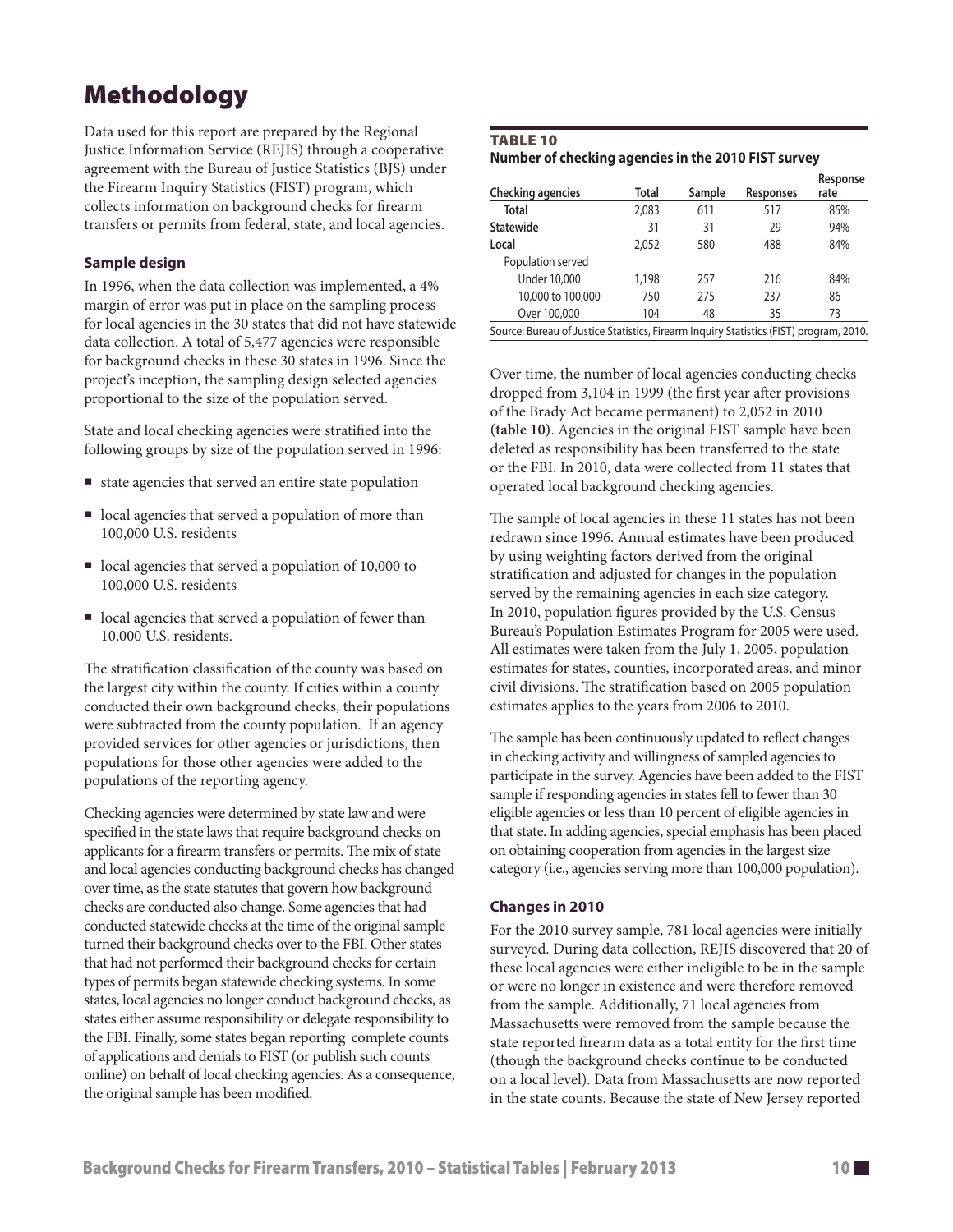application and denial data for its local checking agencies (100% of firearm applications and denials were reported for all agencies), New Jersey's 109 local agencies were also excluded from the sample total for the calculation of the response rate, although REJIS still surveyed local agencies in the state to obtain their reasons for denial.

Kansas and Nebraska were added to the 2010 data collection because the Bureau of Alcohol, Tobacco, Firearms, and Explosives (ATF) allowed each state's concealed carry permit to serve as a National Instant Criminal Background (NICS) Check System alternative to the point-of-transfer check process. These two states, along with Massachusetts, were added to the total number of states eligible to provide state-level data for 2010. Connecticut, Illinois, New Jersey, and Utah conduct instant checks and permit checks. Each state, regardless of the number of reporting units, was counted as a single response.<sup>1</sup> In total, 31 states were eligible to provide state-level data for the 2010 collection.

Wisconsin and Mississippi did not report their data for 2010, which left 29 of 31 states that reported data or verified publicly available information. Of the remaining 580 local agencies in the sample, 488 (84%) reported at least their total firearm transfer or permit applications and denials. Overall, 517 state and local agencies provided data, for a total response rate of 85%.

# **Estimation**

Data obtained from state and local agencies were combined with FBI NICS transaction data to create an estimate of the total number of firearm purchase applications received and denied nationally. National estimates of applications and denials were developed using population weighting factors. When an agency did not provide data for all months, missing data were imputed by calculating and applying a monthly average based on available data. Imputing data for missing months was necessary only in the case of three local agencies, each of which reported only six months of counts.

Michigan reported concealed carry permit data by fiscal year, which was used to estimate for the calendar year. Pennsylvania reported 423,100 instant checks, included in the FIST national estimate, and 223,375 applications for nonexempt licenses to carry. Also, Pennsylvania provided the combined number of denials of all applications, which was prorated to obtain the number of denials of instant checks.

The estimates of applications and denials for Wisconsin and Mississippi are the same as the reported numbers from 2009. Wisconsin's growth in the number of applications and denials in the last five years was inconsistent relative to the growth for states overall. As a result, Wisconsin's 2009 counts were used for 2010, rather than using trends over time or rates of growth among similar states. Mississippi submitted counts for the number of applications and denials in 2009; however, counts were unavailable for several years prior. As a result, 2009 counts were used as the best available estimates for 2010 counts in Mississippi.

FIST sample weighting is consistent with a post-stratification weighting scheme whereby agencies in FIST are stratified by area population categories (of area populations of <10,000; 10,000-100,000; and >100,000, respectively). After data for sample units have been collected, a ratio adjustment is made to adjust up the results of the sample agencies in a particular size category to reflect total population of agencies in that size category. Population numbers used to determine these weights were based on 2005 population estimates at the state level and size category totals.

# **Standard errors**

As with any survey, the FIST estimates for local agencies are subject to error arising from the fact that they are based on a sample rather than a complete enumeration. A common way to express this sampling variability is to construct a 95%-confidence interval around each survey estimate. Typically, multiplying the standard error by 1.96 and then adding or subtracting the result from the estimate produces the confidence interval. This interval expresses the range of values that could result among 95% of the different samples that could be drawn using the same sampling procedures.

Standard errors have been provided for the number of applications and denials and for the percentage of applications denied in local agencies (see appendix tables 1 and 2). These standard errors take into account the probability of selection (assuming that added agencies and replaced agencies since original sample selection have a probability of selection that is proportionate to their size) and post-stratification adjustments (adjusting for partial year coverage and controlling the weighted sample totals to population totals in 2005 for each size category).

# **Reasons for denial**

Information about reasons for denial has been collected by the FIST project since the program's inception in 1996. The FBI and some state agencies provided a reason for each denial while other state agencies provided reasons only for some denials or did not provide any reasons for denials. Twenty-one state agencies provided reasons for denial. Reasons for denial are reported only as the distribution of the actual number of reasons received in the survey; no estimation is made of the reported reasons for denial.<sup>2</sup> The reported reasons for denial do not have an impact on the

<sup>1</sup>Past FIST collections counted each state reporting unit as separate respondents in states with multiple reporting units. The change in methodology to count each state as a single response applies only to the calculation of response rates and does not impact the totals of any data items.

<sup>2</sup>Reasons for denial are reported only as a percentage relative to one another because data on reasons for denial are not consistent in how they are reported. A distribution of denial proportions is reported to provide an overall context of the reasons for denials issued in 2010.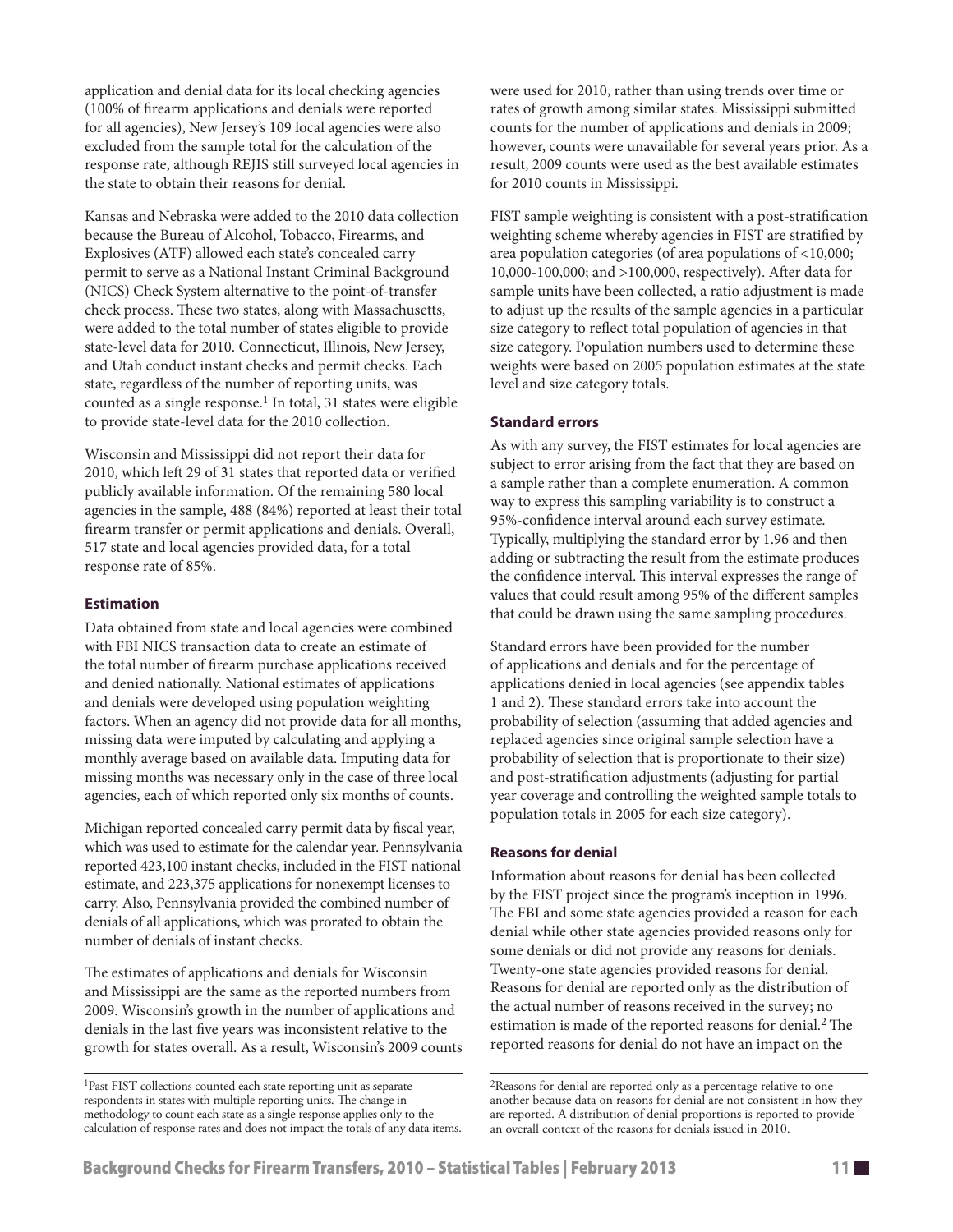overall estimate for the denial rate because the reasons for denial are reported as counts and are not included in the process for estimating the total number of denials issued by state agencies.

# **Appeals and arrests**

Information on appeals and arrests has been collected by the FIST project since 2000. The FBI provided data on appeals for 2010, and some state and local agencies provided data on appeals and arrests for 2010. All information on appeals and arrests were actual totals and not estimates. Fourteen state agencies provided appeal counts and four state agencies provided arrest counts. Twenty-five local agencies provided appeal counts and 19 provided arrest counts.

# **Definitions**

**National Instant Criminal Background Check (NICS)** is a national system that checks available records in the following files to determine if prospective transferees are disqualified from receiving firearms: the Interstate Identification Index (millions of criminal history records); the National Crime Information Center (protection orders and active felony or misdemeanor warrants); and the NICS Index (a database created solely for use by NICS that contains information provided by local, state, and federal agencies about persons prohibited under federal law from receiving or possessing a firearm). Additionally, a fourth search of the applicable databases via the Department of Homeland Security's United States Immigration and Customs Enforcement is conducted for background checks initiated on all non-United States citizens.

**Firearm** is any weapon that is designed to or may readily be converted to expel a projectile by the action of an explosive.

**Handgun** is a firearm that has a short stock and is designed to be held and fired using a single hand, such as a pistol or revolver.

**Long gun** is a firearm with a barrel extended to around 30 inches to improve accuracy and range, commonly with a shoulder butt, and designed to be fired with two hands, such as a rifle or shotgun.

**Federal Firearms Licensee (FFL)** is also known as a federally licensed firearms dealer. A dealer must be licensed by ATF to be classified as an FFL and enrolled with the FBI's NICS to request a NICS check.

**Application** for firearm transfer is information submitted by a person to a state or local checking agency to purchase a firearm or obtain a permit that can be used for a purchase. Information may be submitted directly to a checking agency or forwarded by a prospective seller.

**Denial** occurs when an applicant is prohibited from receiving a firearm or a permit that can be used to receive a firearm because a disqualifying factor was found during a background check.3

**Transactions** are inquiries to the federal NICS system and may include more than one inquiry per application.

**Instant check** (instant approval) systems require a seller to transmit a purchaser's application to a checking agency by telephone or computer, after which the agency is required to respond immediately or as quickly as possible.

**Purchase permit systems** require a prospective firearm purchaser to obtain, after a background check, a government-issued document (called a permit, license, or identification card) that must be presented to a seller to receive a firearm.

**Exempt carry permit** is a state carry permit (issued after a background check) that exempts the holder from a check at the time of purchase under an ATF regulation or state law.

**Other approval systems** require a seller to transmit a purchaser's application to a checking agency by telephone or other electronic means. The agency is not required to respond immediately but must respond before the end of the statutory time limit.

# **Related Publications**

The report, *Background Checks for Firearm Transfers, - Statistical Tables*, is available only in electronic format for the following publication years:

- 2009, NCJ 231679, October 2010
- 2008, NCJ 227471, August 2009
- 2007, NCJ 223197, July 2008
- 2006, NCJ 221786, March 2008.

Avabilable in print and electronic formats—

- *Background Checks for Firearm Transfers, 2005*, NCJ 214256, November 2006
- *Background Checks for Firearm Transfers, 2004*, NCJ 210117, October 2005
- *Background Checks for Firearm Transfers, 2003: Trends for the Permanent Brady Period, 1999-2003*, NCJ 204428, September 2004
- *Background Checks for Firearm Transfers, 2002*, NCJ 200116, September 2003

<sup>3</sup>While some local agencies in the FIST sample reported reasons for denial, over 50% did not provide data. For this reason, the data were not robust enough to report the distribution of the counts.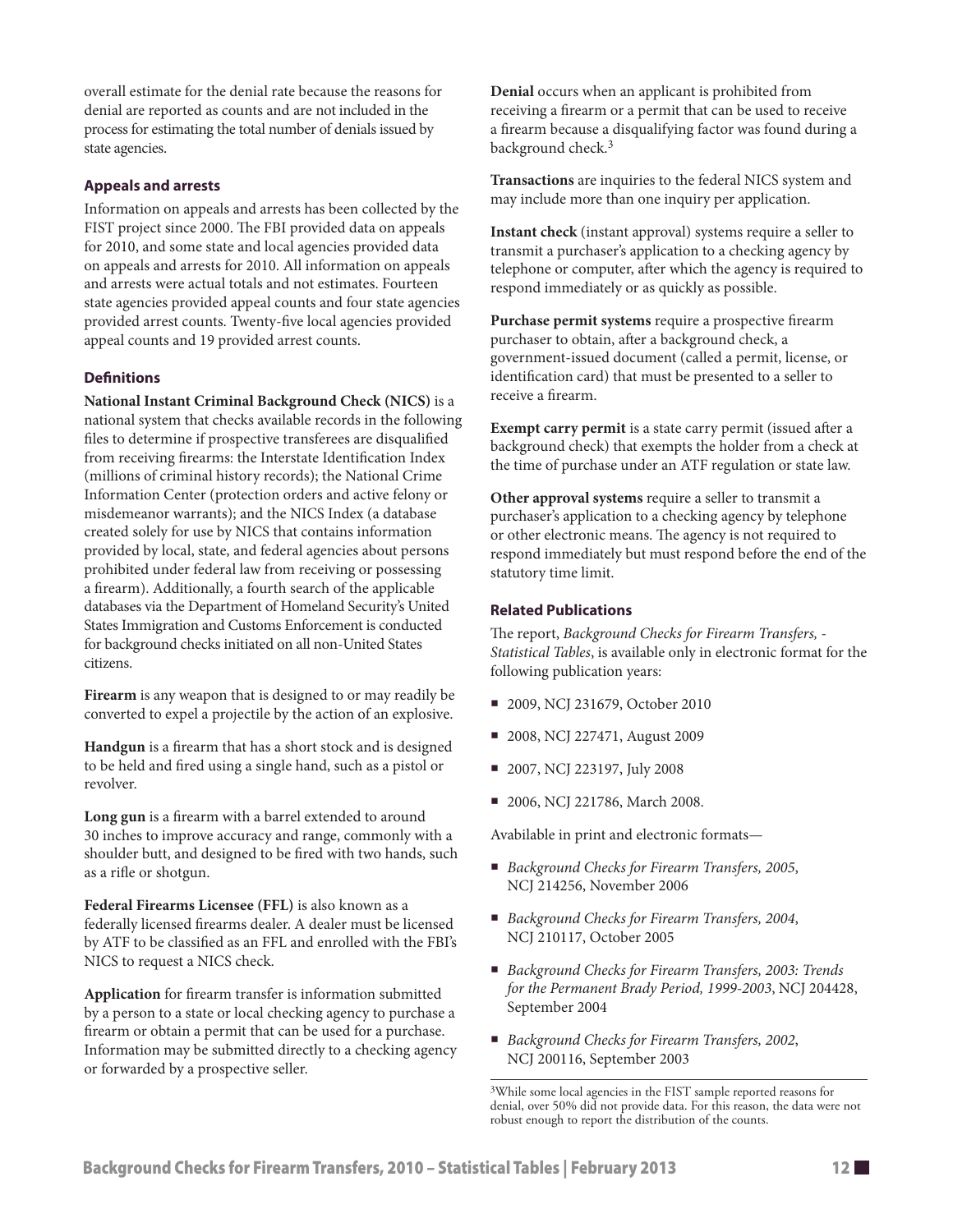- *Background Checks for Firearm Transfers, 2001*, NCJ 195235, September 2002
- *Background Checks for Firearm Transfers, 2000*, NCJ 187985, July 2001
- *Background Checks for Firearm Transfers, 1999*, NCJ 180882, June 1999.

Data on this subject for the Brady Interim Period prior to the permanent provisions are available in *Presale Handgun Checks, the Brady Interim Period, 1994–98,* NCJ 175034, BJS website, June 1999.

- *Enforcement of the Brady Act, 2009: Federal and State Investigations and Prosecutions of Firearm Applicants Denied by a NICS Check in 2009* https://www.ncjrs.gov/pdffiles1/bjs/grants/234173.pdf
- *Enforcement of the Brady Act, 2008: Federal and State Investigations and Prosecutions of Firearm Applicants Denied by a NICS Check in 2008* http://www.ncjrs.gov/pdffiles1/bjs/231052.pdf
- *Enforcement of the Brady Act, 2007: Federal and State Investigations and Prosecutions of Firearm Applicants Denied by a NICS Check in 2007* http://www.ncjrs.gov/pdffiles1/bjs/grants/227604.pdf
- *Enforcement of the Brady Act, 2006* http://www.ncjrs.gov/pdffiles1/bjs/grants/222474.pdf
- *Federal Firearms Cases, FY 2008* http://www.ncjrs.gov/pdffiles1/bjs/grants/229420.pdf
- *Federal Firearms Cases, FY 2007* http://www.ncjrs.gov/pdffiles1/bjs/grants/224890.pdf

The following BJS surveys provide an overview of the firearm check procedures in each of the states and the states' interaction with NICS:

# Appendix Table 1

**Estimated standard errors for applications and denials by local agencies, 2010**

|                      | <b>Applications</b> | <b>Denials</b> | Percent denied |
|----------------------|---------------------|----------------|----------------|
| Total                | 62,601              | 2.284          | 0.27%          |
| Purchase permits     | 37,028              | 2.035          | 0.51           |
| Exempt carry permits | 12,232              | 491            | 0.21           |
| Other approvals      | 48.972              | 916            | 0.27           |
|                      |                     |                |                |

Source: Bureau of Justice Statistics, Firearm Inquiry Statistics (FIST) program, 2010.

- *Survey of State Procedures Related to Firearm Sales, 2005*, NCJ 214645, November 2006
- *Survey of State Procedures Related to Firearm Sales, Midyear 2004*, NCJ 209288, August 2005
- *Survey of State Procedures Related to Firearm Sales, Midyear 2003*, NCJ 203701, August 2004
- *Survey of State Procedures Related to Firearm Sales, Midyear 2002*, NCJ 198830, April 2003
- *Survey of State Procedures Related to Firearm Sales, Midyear 2001*, NCJ 192065, April 2002
- *Survey of State Procedures Related to Firearm Sales, Midyear 2000*, NCJ 186766, April 2001
- *Survey of State Procedures Related to Firearm Sales, Midyear 1999*, NCJ 179022, March 2000
- *Survey of State Procedures Related to Firearm Sales, 1997*, NCJ 173942, December 1998
- *Survey of State Procedures Related to Firearm Sales, 1996*, NCJ 160705, September 1997
- *Survey of State Procedures Related to Firearm Sales*, NCJ 160763, May 1996.

The following BJS survey examines the quality and accessibility of certain criminal and noncriminal records when states conduct a firearm presale background check:

- *Survey of State Records Included in Presale Background Checks: Mental Health Records, Domestic Violence Misdemeanor Records, and Restraining Orders, 2003*, NCJ 206042, August 2004
- *Trends for Background Checks for Firearm Transfers, 1999-2008* http://www.ncjrs.gov/pdffiles1/bjs/grants/231187.pdf

#### Appendix Table 2

**Estimated standard errors for applications and denials in local agencies, by size of community served and type of permit, 2010**

|                                                                                        | <b>Applications</b> | Denials | Percent denied |  |  |
|----------------------------------------------------------------------------------------|---------------------|---------|----------------|--|--|
| Purchase permits                                                                       | 37,028              | 2,035   | 0.51%          |  |  |
| Population served                                                                      |                     |         |                |  |  |
| <b>Under 10,000</b>                                                                    | 2,752               | 40      | 0.15           |  |  |
| 10,000 to 100,000                                                                      | 13,746              | 408     | 0.25           |  |  |
| Over 100,000                                                                           | 34,272              | 1,993   | 0.96           |  |  |
| <b>Exempt carry permits</b>                                                            | 12,232              | 491     | 0.21%          |  |  |
| Population served                                                                      |                     |         |                |  |  |
| <b>Under 10,000</b>                                                                    | 1,076               | 17      | 0.16           |  |  |
| 10,000 to 100,000                                                                      | 4,672               | 180     | 0.16           |  |  |
| Over 100,000                                                                           | 11,253              | 456     | 0.42           |  |  |
| Source: Bureau of Justice Statistics, Firearm Inquiry Statistics (FIST) program, 2010. |                     |         |                |  |  |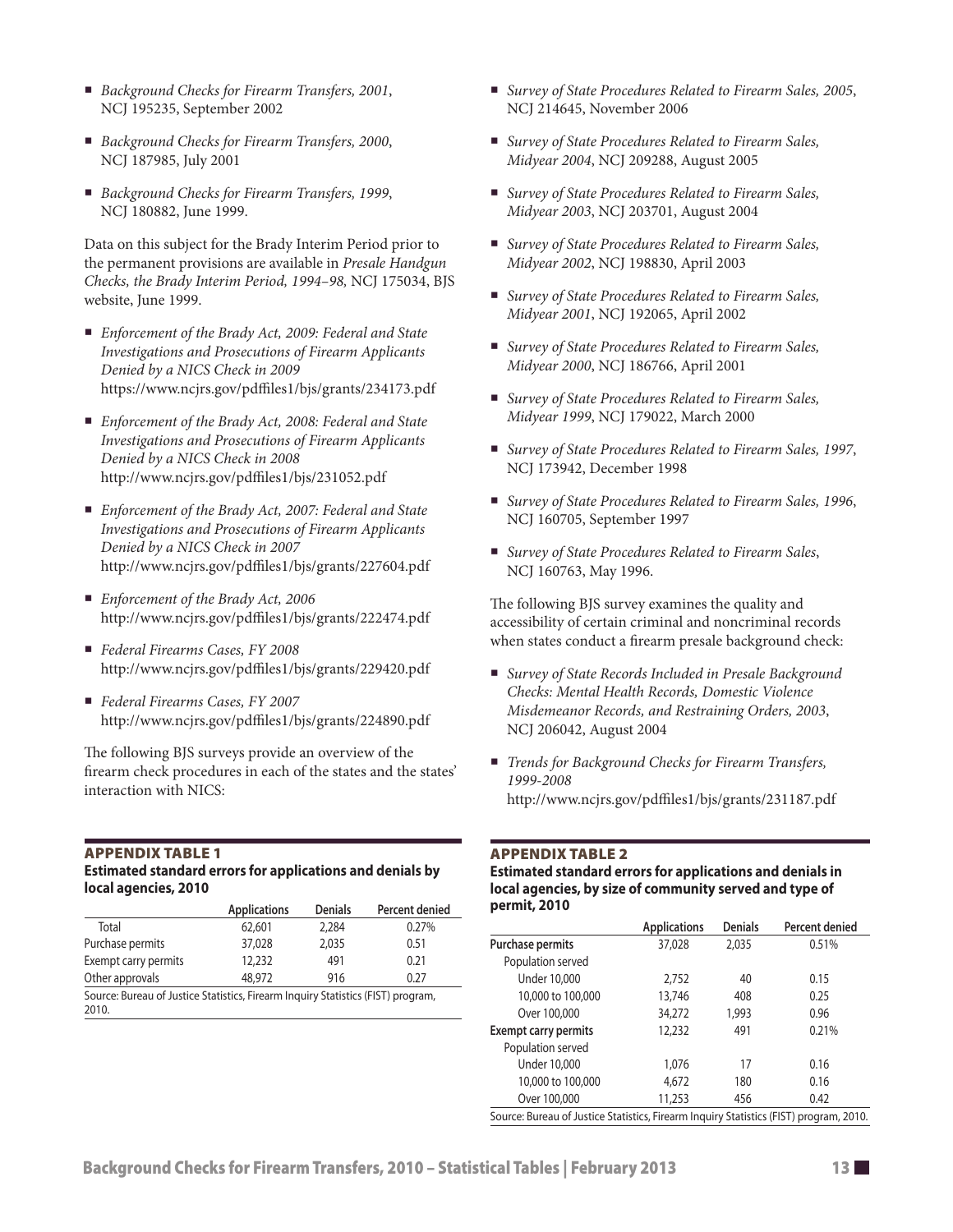# Appendix Table 3 **Agencies conducting firearm background checks, December 31, 2010**

**Names or description of checking agencies** 

| Jurisdiction                                                           | Purchase check or permit                                       | Exempt carry permit <sup>a</sup>         |  |  |  |
|------------------------------------------------------------------------|----------------------------------------------------------------|------------------------------------------|--|--|--|
| <b>United States</b>                                                   | Federal Bureau of Investigation                                |                                          |  |  |  |
| Alabama                                                                |                                                                |                                          |  |  |  |
| Alaska                                                                 |                                                                |                                          |  |  |  |
| Arizona                                                                |                                                                | Department of Public Safety              |  |  |  |
| Arkansas                                                               | ---                                                            | <b>State Police</b>                      |  |  |  |
| California                                                             | Department of Justice Firearms Division                        |                                          |  |  |  |
| Colorado                                                               | Bureau of Investigation Insta-Check Unit                       | ---                                      |  |  |  |
| Connecticut                                                            | State Police Special Licensing & Firearms                      | ---                                      |  |  |  |
| Delaware                                                               | State Police Bureau of Identification                          | County superior courts                   |  |  |  |
| Florida                                                                | Department of Law Enforcement                                  |                                          |  |  |  |
| Georgia                                                                |                                                                | County probate courts                    |  |  |  |
| Hawaii                                                                 | Police departments                                             |                                          |  |  |  |
| Idaho                                                                  |                                                                | County sheriffs                          |  |  |  |
| <b>Illinois</b>                                                        | State Police FOID and FTIP units                               |                                          |  |  |  |
| Indiana                                                                |                                                                |                                          |  |  |  |
| lowa                                                                   | Dept. of Public Safety/County sheriffs                         | Dept. of Public Safety/County sheriffs   |  |  |  |
| Kansas                                                                 | ---                                                            | <b>Attorney General</b>                  |  |  |  |
| Kentucky                                                               | ---                                                            | <b>State Police</b>                      |  |  |  |
| Louisiana                                                              |                                                                |                                          |  |  |  |
| Maine                                                                  |                                                                |                                          |  |  |  |
| Maryland                                                               | <b>State Police Firearms Enforcement Division</b>              |                                          |  |  |  |
| Massachusetts                                                          | Police departments                                             | Police departments                       |  |  |  |
| Michigan                                                               | Sheriffs and police departments                                | County licensing boards                  |  |  |  |
| Minnesota                                                              | Sheriffs and police departments                                | County sheriffs                          |  |  |  |
| Mississippi                                                            |                                                                | Department of Public Safety              |  |  |  |
| Missouri                                                               |                                                                |                                          |  |  |  |
| Montana                                                                |                                                                |                                          |  |  |  |
| <b>Nebraska</b>                                                        |                                                                | County sheriffs<br><b>State Patrol</b>   |  |  |  |
| Nevada                                                                 | Sheriffs and police departments<br>Department of Public Safety |                                          |  |  |  |
|                                                                        |                                                                |                                          |  |  |  |
| New Hampshire                                                          | Department of Safety                                           |                                          |  |  |  |
| New Jersey                                                             | State Police/Local police departments                          |                                          |  |  |  |
| New Mexico<br>New York <sup>b</sup>                                    |                                                                |                                          |  |  |  |
|                                                                        | Sheriffs and police departments                                |                                          |  |  |  |
| North Carolina                                                         | County sheriffs                                                | County sheriffs                          |  |  |  |
| North Dakota                                                           |                                                                | <b>Bureau of Criminal Investigation</b>  |  |  |  |
| Ohio                                                                   | ---                                                            |                                          |  |  |  |
| Oklahoma                                                               | ---                                                            |                                          |  |  |  |
| Oregon                                                                 | <b>State Police Firearms Unit</b>                              |                                          |  |  |  |
| Pennsylvania                                                           | <b>State Police Firearms Division</b>                          | ---                                      |  |  |  |
| Rhode Island                                                           | Police departments                                             |                                          |  |  |  |
| South Carolina                                                         |                                                                | Law Enforcement Division                 |  |  |  |
| South Dakota                                                           |                                                                |                                          |  |  |  |
| Tennessee                                                              | <b>Bureau of Investigation TICS Unit</b>                       |                                          |  |  |  |
| Texas                                                                  |                                                                | Department of Public Safety              |  |  |  |
| Utah                                                                   | <b>Bureau of Criminal Identification</b>                       | <b>Bureau of Criminal Identification</b> |  |  |  |
| Vermont                                                                |                                                                |                                          |  |  |  |
| Virginia                                                               | <b>State Police Firearms Transaction Program</b>               |                                          |  |  |  |
| Washington                                                             | Sheriffs and police departments                                |                                          |  |  |  |
| West Virginia                                                          | ---                                                            |                                          |  |  |  |
| Wisconsin                                                              | Department of Justice Handgun Hotline                          |                                          |  |  |  |
| Wyoming                                                                |                                                                | <b>Attorney General</b>                  |  |  |  |
| ---FBI conducts purchase checks or jurisdiction has no exempt permits. |                                                                |                                          |  |  |  |

aAgencies listed issue carry permits that may be used to waive a purchase check.

bLicense required for purchase may also allow carrying.

Source: Bureau of Justice Statistics, Firearm Inquiry Statistics (FIST) program, 2010.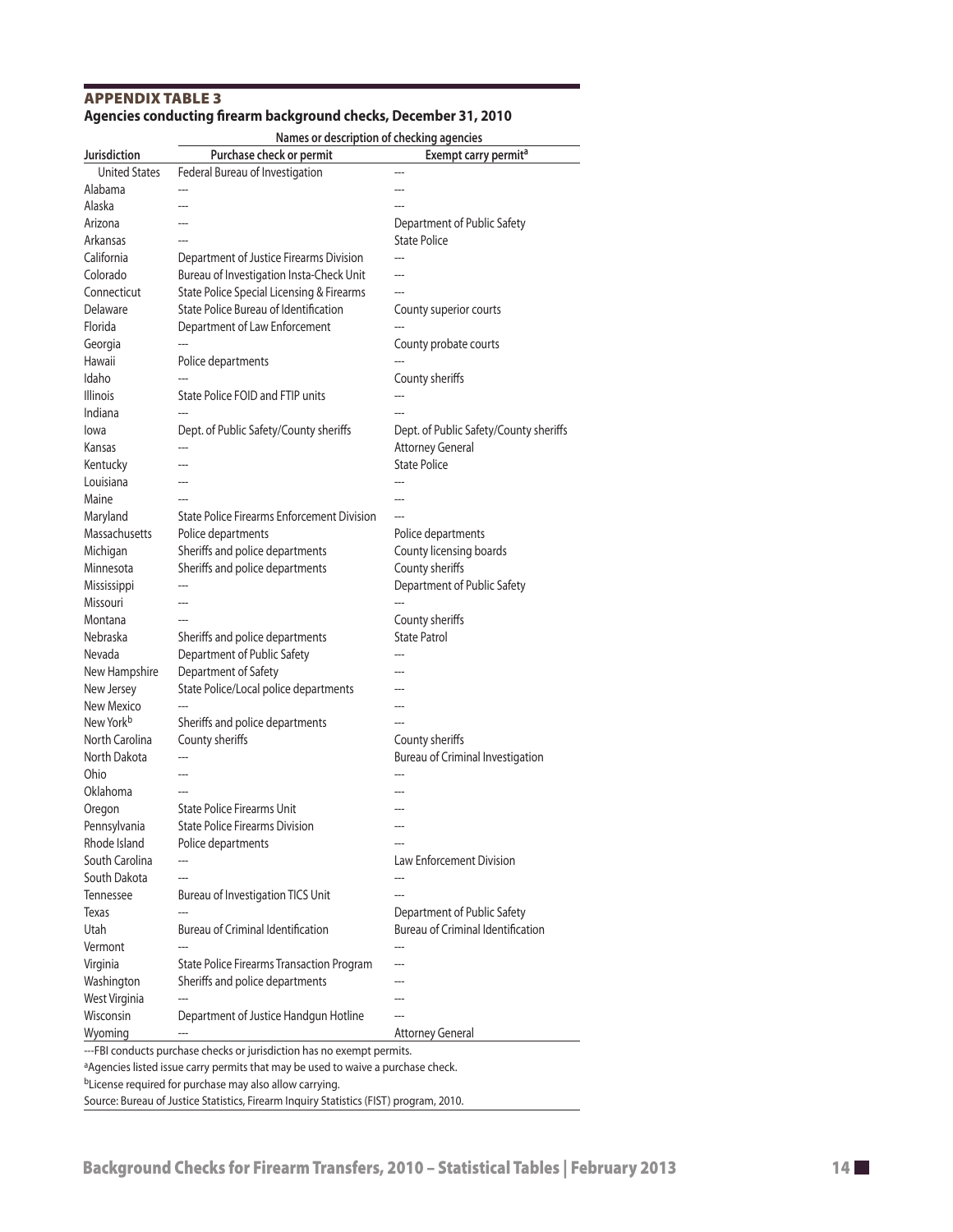#### Appendix Table 4

#### **National Instant Criminal Background Check System (NICS) checking agencies, FBI, or state point of contact (POC), for firearm transfers, 2010**

|                 | FBI conducts checks           | POC conducts checks | POC checks handguns  |
|-----------------|-------------------------------|---------------------|----------------------|
| <b>State</b>    | for all firearms <sup>a</sup> | for all firearms    | FBI checks long guns |
| Total           | 29                            | 13                  | 8                    |
| Alabama         | X                             |                     |                      |
| Alaska          | Χ                             |                     |                      |
| Arizona         | Χ                             |                     |                      |
| Arkansas        | X                             |                     |                      |
| California      |                               | Χ                   |                      |
| Colorado        |                               | Χ                   |                      |
| Connecticut     |                               | Χ                   |                      |
| Delaware        | Χ                             |                     |                      |
| Florida         |                               | Χ                   |                      |
| Georgia         | Χ                             |                     |                      |
| Hawaiib         |                               | Χ                   |                      |
| Idaho           | X                             |                     |                      |
| Illinois        |                               | Χ                   |                      |
| Indiana         | Χ                             |                     |                      |
| lowab           |                               |                     | Χ                    |
| Kansas          | Χ                             |                     |                      |
| Kentucky        | Χ                             |                     |                      |
| Louisiana       | Χ                             |                     |                      |
| Maine           | Χ                             |                     |                      |
| Maryland        |                               |                     | Χ                    |
| Massachusetts   | Χ                             |                     |                      |
| Michiganb       |                               |                     | Χ                    |
| Minnesota       | χ                             |                     |                      |
| Mississippi     | Χ                             |                     |                      |
| Missouri        | Χ                             |                     |                      |
| Montana         | Χ                             |                     |                      |
| Nebraskab       |                               |                     | X                    |
| Nevada          |                               | Χ                   |                      |
| New Hampshire   |                               |                     | Χ                    |
| New Jersey      |                               | Χ                   |                      |
| New Mexico      | χ                             |                     |                      |
| New York        | Χ                             |                     |                      |
| North Carolinab |                               |                     | Χ                    |
| North Dakota    | Χ                             |                     |                      |
| Ohio            | Χ                             |                     |                      |
| Oklahoma        | Χ                             |                     |                      |
| Oregon          |                               | Χ                   |                      |
| Pennsylvania    |                               | χ                   |                      |
| Rhode Island    | Χ                             |                     |                      |
| South Carolina  | χ                             |                     |                      |
| South Dakota    | Χ                             |                     |                      |
| Tennessee       |                               | Χ                   |                      |
| Texas           | Χ                             |                     |                      |
| Utah            |                               | Χ                   |                      |
|                 | χ                             |                     |                      |
| Vermont         |                               |                     |                      |
| Virginia        |                               | Χ                   |                      |
| Washingtonb     |                               |                     | Χ                    |
| West Virginia   | Χ                             |                     |                      |
| Wisconsin       |                               |                     | Χ                    |
| Wyoming         | χ                             |                     |                      |

Note: Includes checks on purchases or on permits required for purchase.

aThe FBI also conducts all NICS checks for the District of Columbia, Guam, Northern Mariana

Islands, Puerto Rico, and the U.S. Virgin Islands.

bStates with multiple points of contact.

Source: Bureau of Justice Statistics, Firearm Inquiry Statistics (FIST) program, 2010.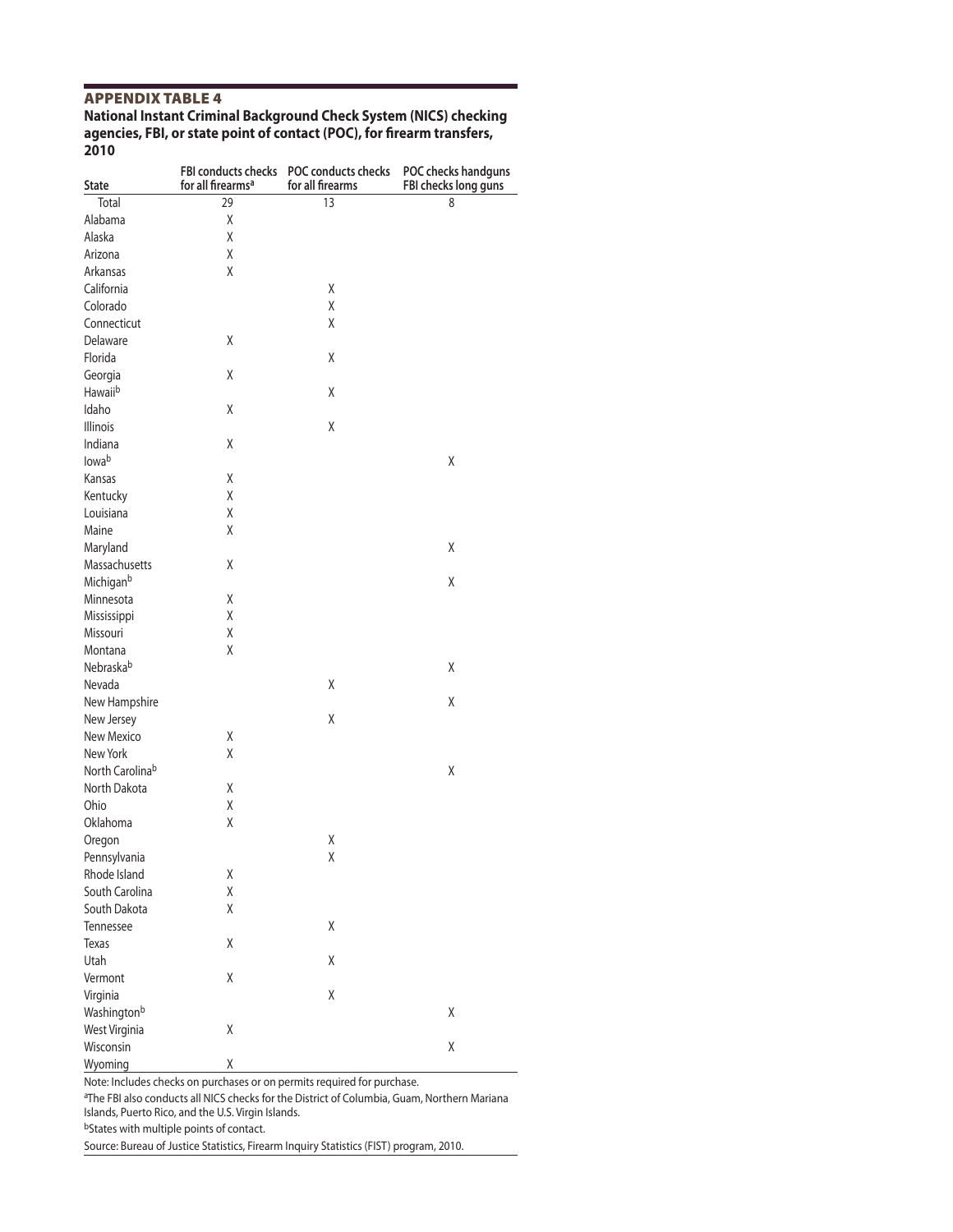# Appendix Table 5 **Forums for appeals of denials, 2010**

| State           | Type of check   | Denying agency | Other agency | Court system |
|-----------------|-----------------|----------------|--------------|--------------|
| Arizona         | Exempt carry    | χ              |              | Χ            |
| California      | Other approval  | Χ              | $\sim$       | $\sim$       |
| Colorado        | Instant check   | Χ              | $\tilde{}$   | $\tilde{}$   |
| Connecticut     | Instant check   | Χ              | $\sim$       | $\sim$       |
|                 | Purchase permit | $\sim$         | Χ            | $\sim$       |
| Delaware        | Instant check   | Χ              | $\sim$       | Χ            |
|                 | Exempt carry    | $\sim$         | $\sim$       | χ            |
| Florida         | Instant check   | Χ              | $\sim$       | $\sim$       |
| Georgia         | Exempt carry    | $\sim$         | $\sim$       | Χ            |
| <b>Illinois</b> | Instant check   | Χ              | $\sim$       | χ            |
|                 | Purchase permit | Χ              | $\sim$       | Χ            |
| lowa            | Purchase permit | $\sim$         | $\sim$       | Χ            |
|                 | Exempt carry    | $\sim$         | $\sim$       | χ            |
| Kansas          | Exempt carry    | $\sim$         | $\sim$       | Χ            |
| Maryland        | Other approval  | Χ              | $\sim$       | Χ            |
| Massachusetts   | Purchase permit | $\sim$         | $\sim$       | Χ            |
| Michigan        | Purchase permit | $\sim$         | $\tilde{}$   | χ            |
|                 | Exempt carry    | $\sim$         | $\sim$       | Χ            |
| Minnesota       | Purchase permit | $\sim$         | $\sim$       | Χ            |
|                 | Exempt carry    | $\sim$         | $\tilde{}$   | χ            |
| Mississippi     | Exempt carry    | Χ              | $\sim$       | χ            |
| Montana         | Exempt carry    | $\sim$         | $\sim$       | χ            |
| Nebraska        | Purchase permit | $\sim$         | $\sim$       | Χ            |
|                 | Exempt carry    | Χ              | $\sim$       | χ            |
| Nevada          | Instant check   | Χ              | $\tilde{}$   | $\sim$       |
| New Hampshire   | Instant check   | Χ              | $\sim$       | χ            |
| New Jersey      | Instant check   | Χ              | $\tilde{}$   | $\sim$       |
|                 | Purchase permit | $\sim$         | $\sim$       | χ            |
| North Carolina  | Purchase permit | $\sim$         | $\tilde{}$   | χ            |
|                 | Exempt carry    | $\sim$         | $\sim$       | Χ            |
| North Dakota    | Exempt carry    | $\sim$         | $\sim$       | χ            |
| Oregon          | Instant check   | Χ              | $\sim$       | $\sim$       |
| Pennsylvania    | Instant check   | χ              | Χ            | Χ            |
| South Carolina  | Exempt carry    | Χ              | $\sim$       | $\sim$       |
| Tennessee       | Instant check   | Χ              | $\sim$       | $\sim$       |
| Texas           | Exempt carry    | $\sim$         | $\tilde{}$   | χ            |
| Utah            | Instant check   | Χ              | $\sim$       | $\sim$       |
|                 | Exempt carry    | $\sim$         | Χ            | $\sim$       |
| Virginia        | Instant check   | Χ              | $\sim$       | χ            |
| Washington      | Other approval  | $\sim$         |              | Χ            |
| Wisconsin       | Instant check   | Χ              | $\sim$       | χ            |
| Wyoming         | Exempt carry    | χ              | $\sim$       | $\sim$       |

Note: Statute or regulation provides a specific procedure to appeal a denial of a firearm transfer or permit. In addition, some denying agencies may reconsider a decision even if not required to do so by law.

~Not applicable.

Source: Bureau of Justice Statistics, Firearm Inquiry Statistics (FIST) program, 2010.